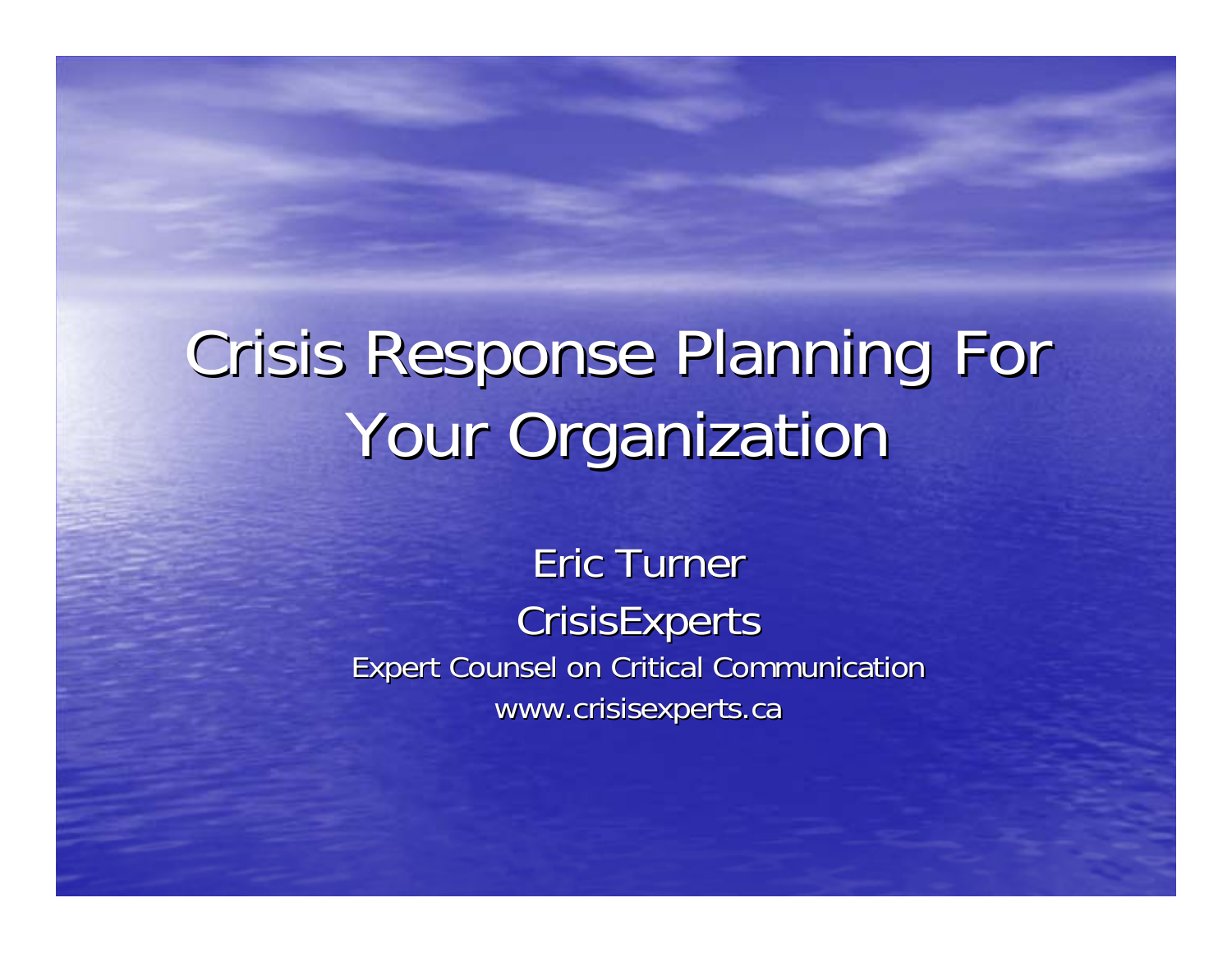## Have you ever considered?

• What would you do if your organization suffered a sudden, catastrophic incident? • In the event of a crisis how would you contact your staff, customers, students,

and others after hours?

• Where would you establish an alternate facility if yours was not usable?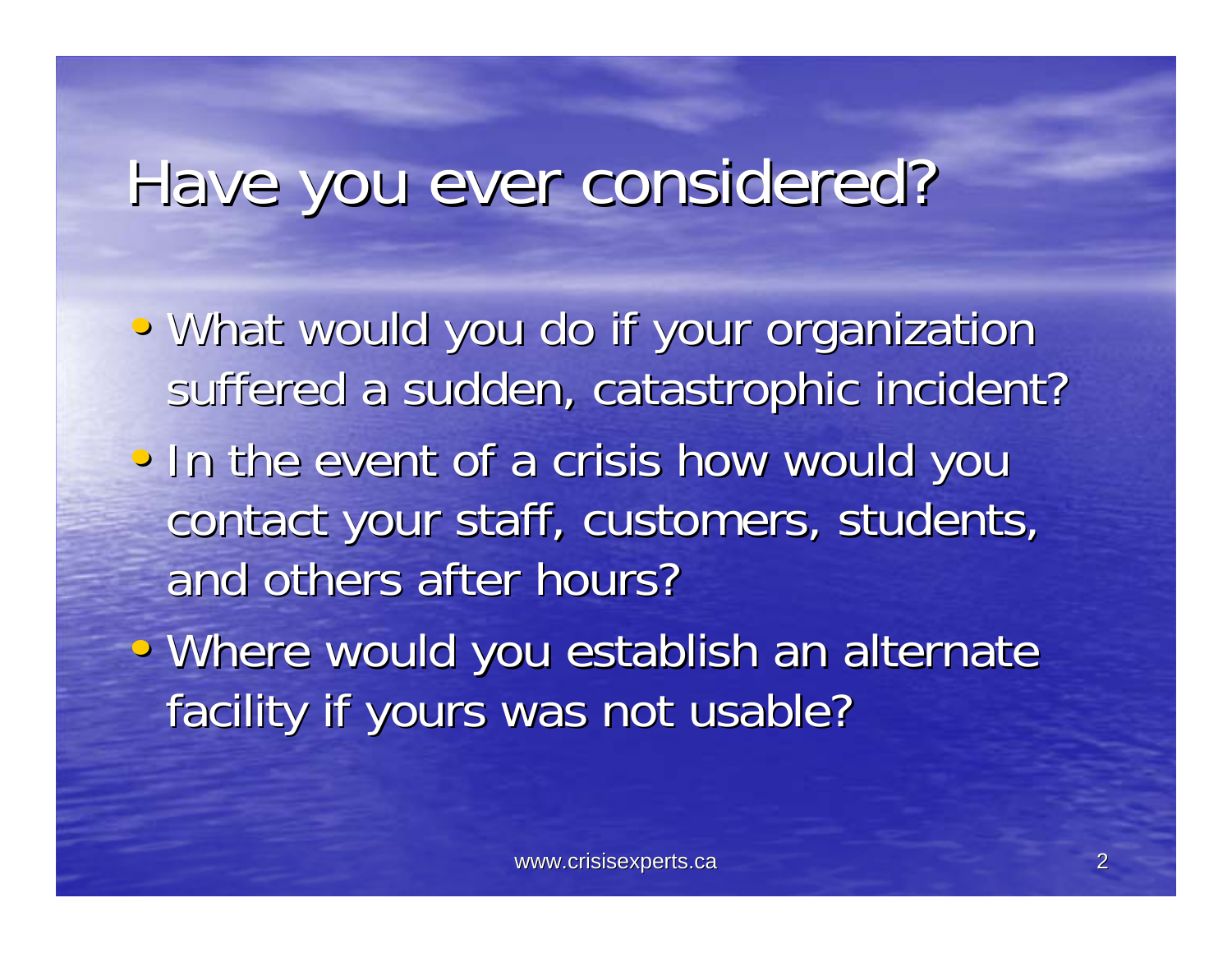## Why You Need a Crisis Plan Why You Need a Crisis Plan

- Crisis Planning forces you to think about your vulnerabilities your vulnerabilities
- It helps reduce losses
- It hastens the recovery phase

• Because 40% of firms struck by disaster are no longer in business in five years • And because, it can happen to you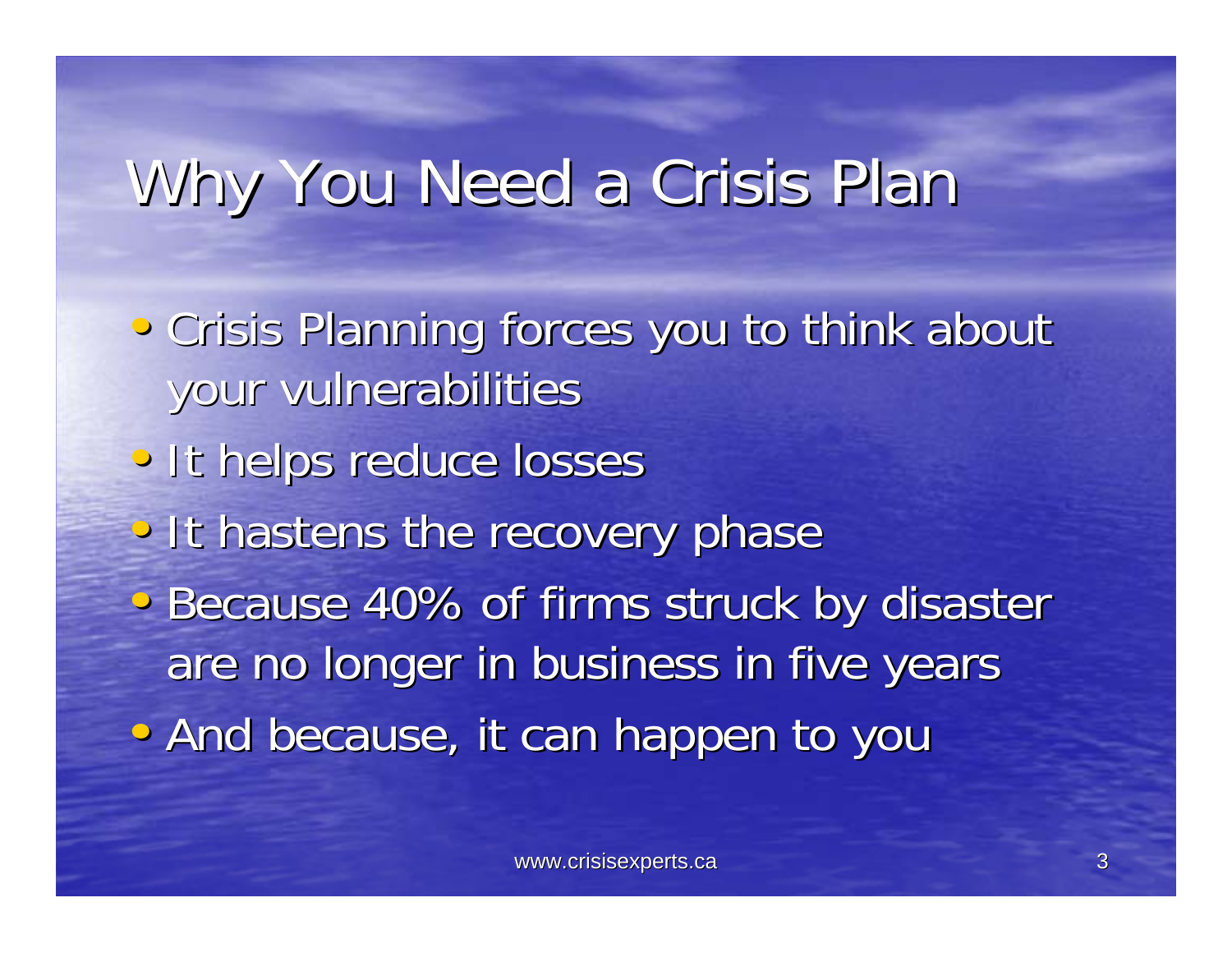## Defining Terms—Issue or Crisis

#### • Issue

 $>$ Usually plenty of warning about emerging issues

¾You have time to identify issues and develop You have time to identify issues and develop strategies

**Eissues are rarely an immediate threat to day** to day business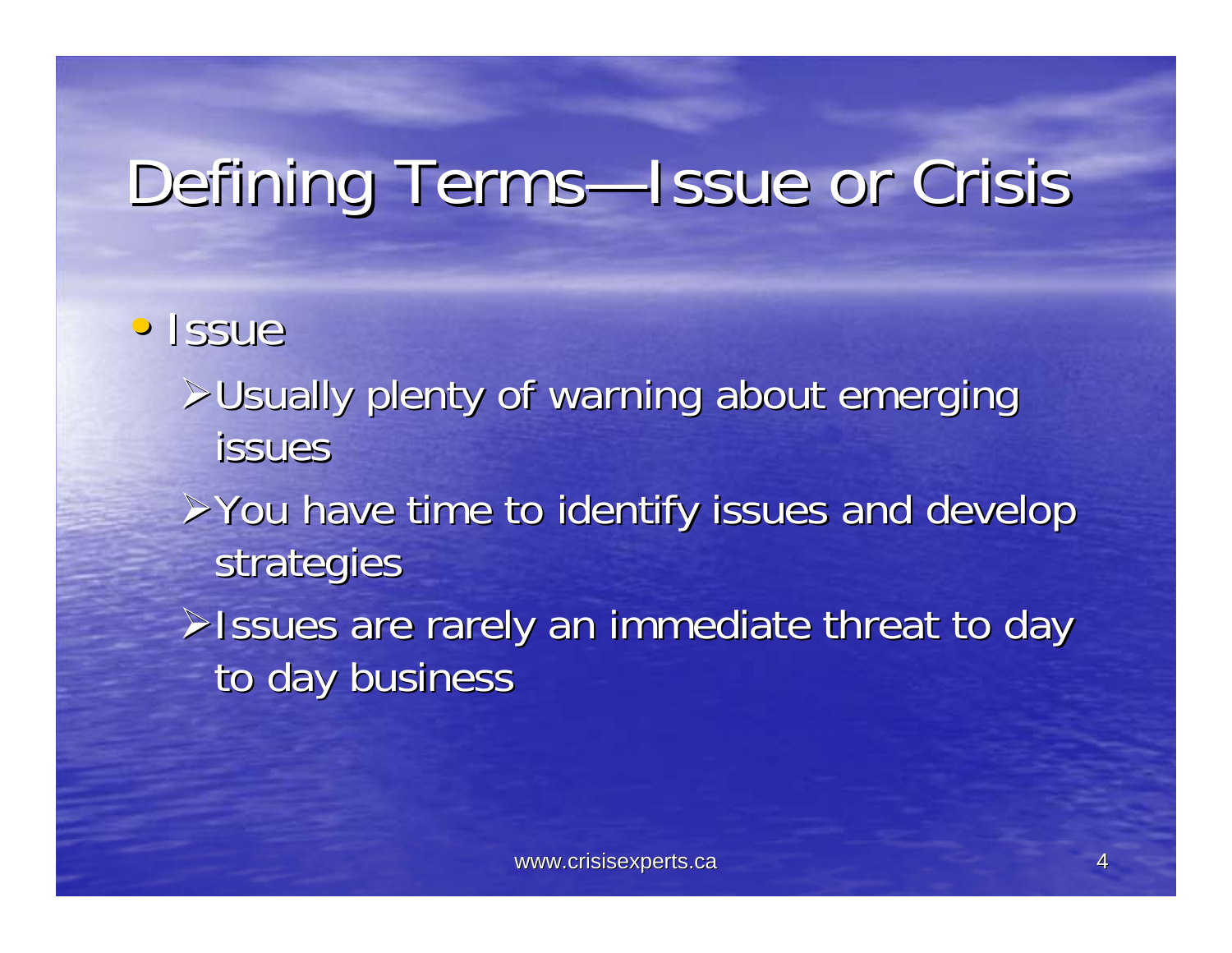# Defining Terms...

• Crisis:  $\geq$ Often there is little or no warning  $\triangleright$  Harm to people, property, and assets  $\triangleright$  An immediate threat to day to day business  $\triangleright$ Can threaten the organization's existence  $\triangleright$ Impact can reach well beyond the organization and its people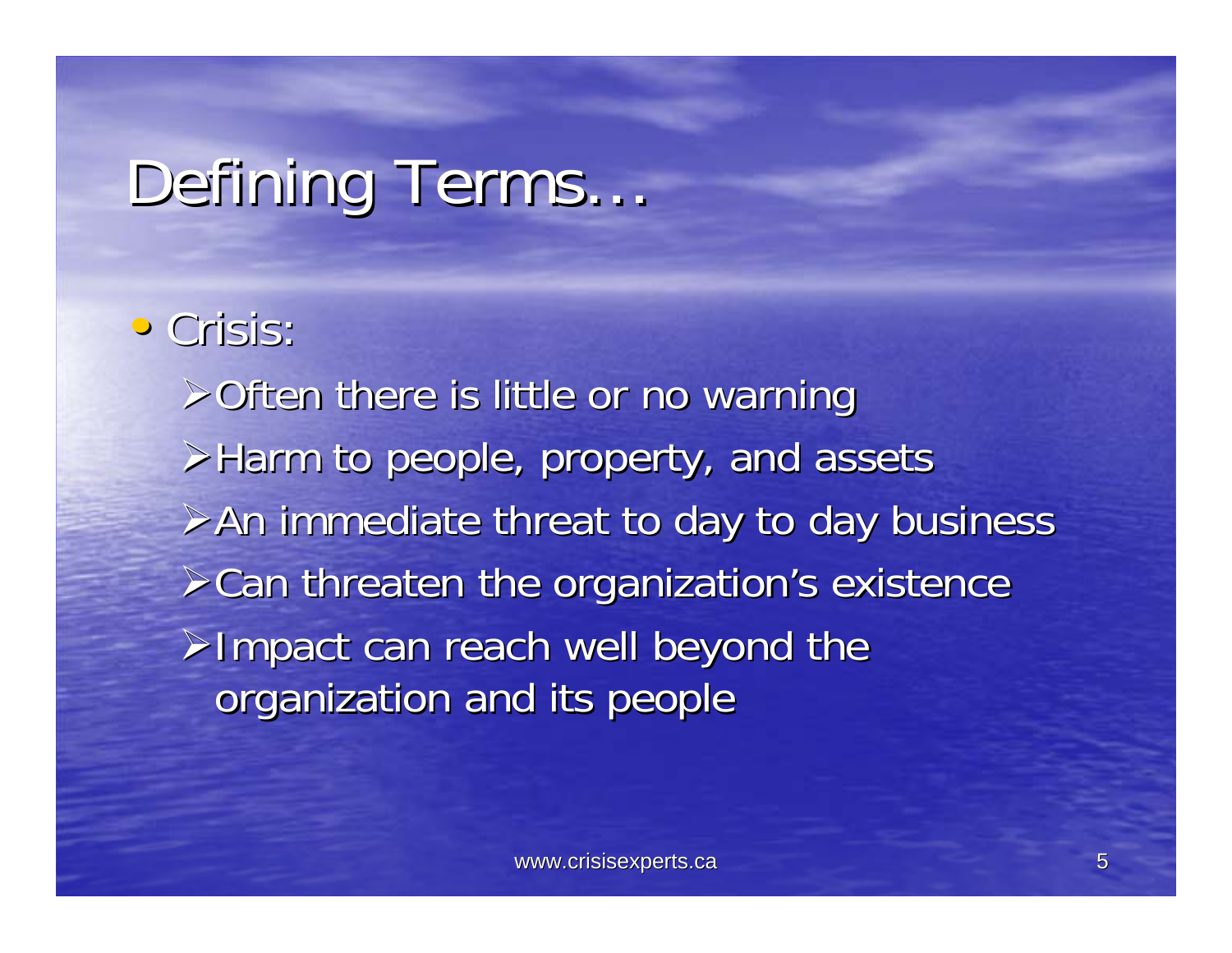#### Crisis…

• The point or moment just prior to a decisive and critical change

• An unstable or uncertain situation, as in international relations, that has the potential for sudden change.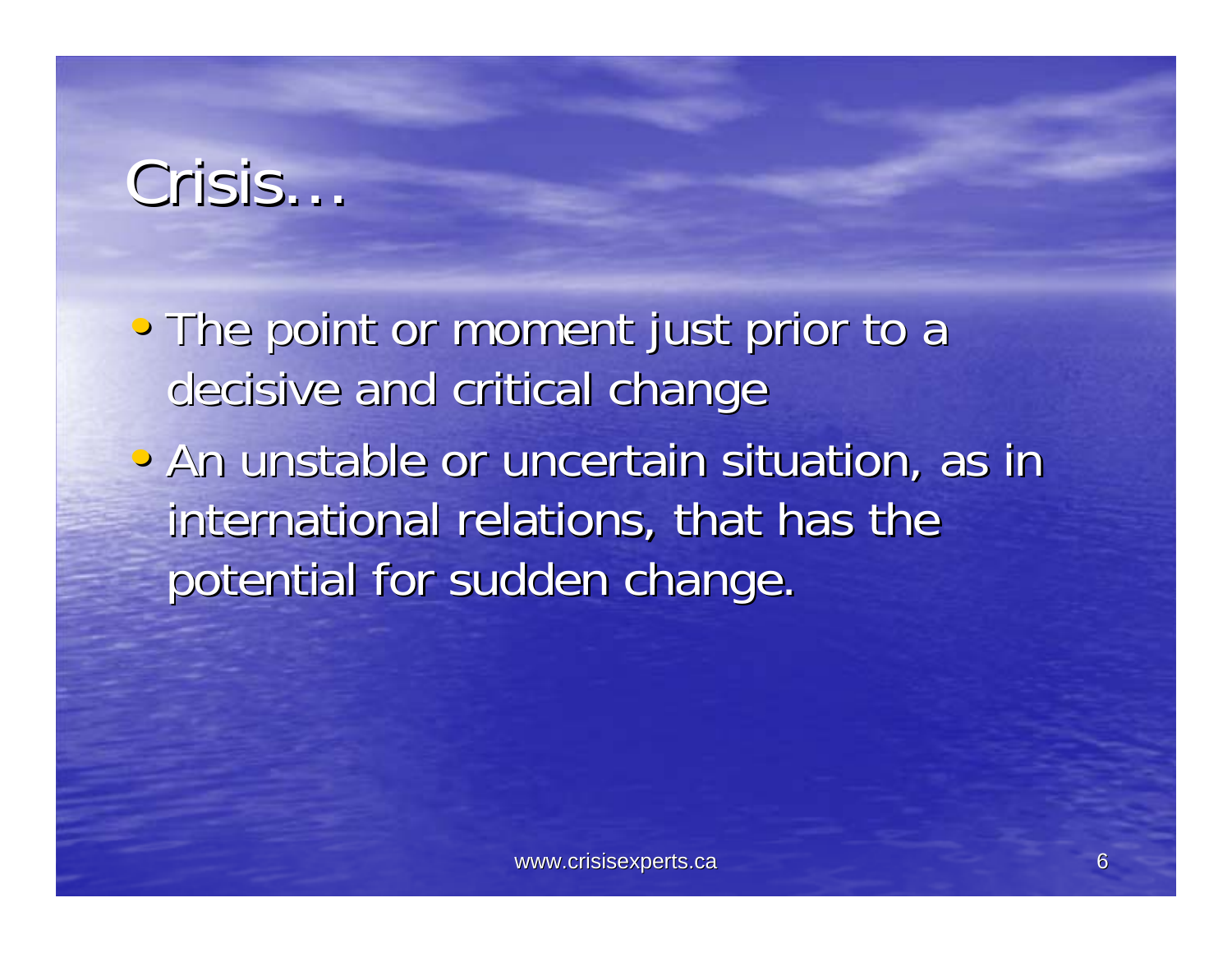#### **Critical Communication**

• We often deny that a crisis could affect our organization.

• A crisis can be dramatic and overwhelming but it can also be any incident, or situation, that is critically important to your organization.

• It is, therefore, Critical Communication.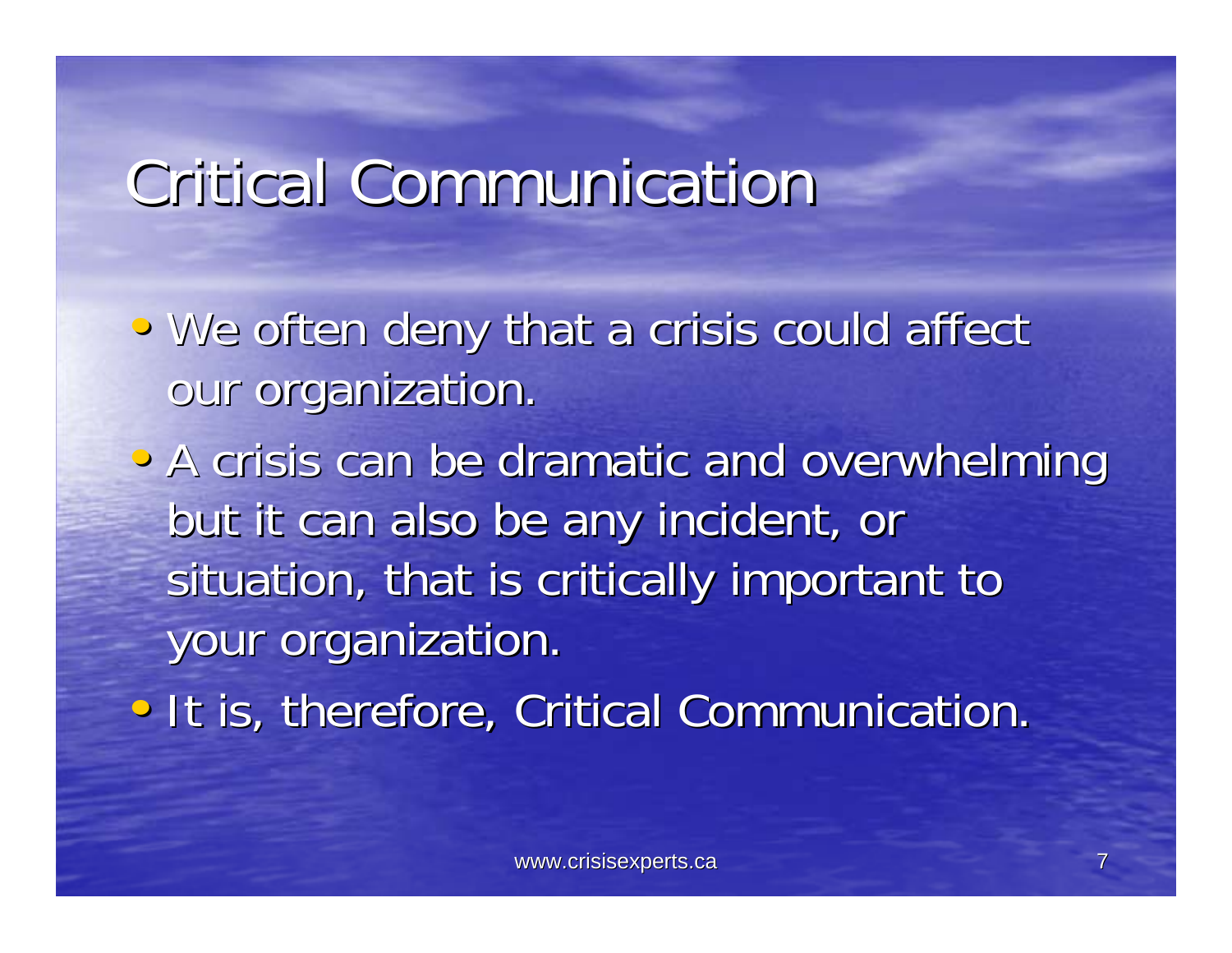#### Six Steps To A Crisis Response Plan

1. Assemble your Crisis Team 2. Create a Framework for Response 3. Analyze the risks 4. Reduce or eliminate obvious risks 5. Develop your Crisis Response Plan 6. Test, revise, and update your plan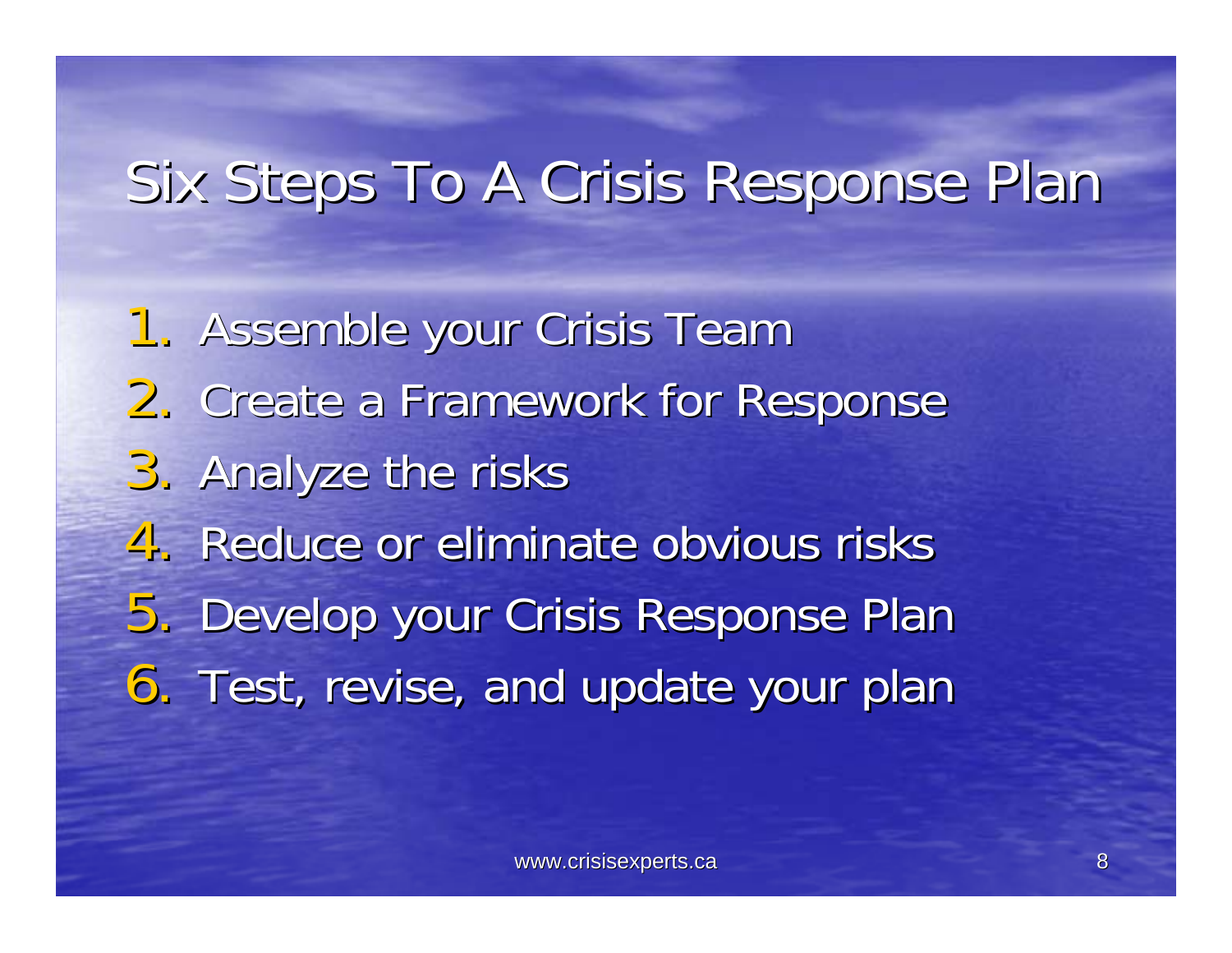## Assemble Your Crisis Team

Your Crisis Team should be small but include representation from all key areas  $\bigcirc$ Sanctioned and led from the top • Include representation from, but not limited to, Operations, Finance, HR, Legal, and Communication/Marketing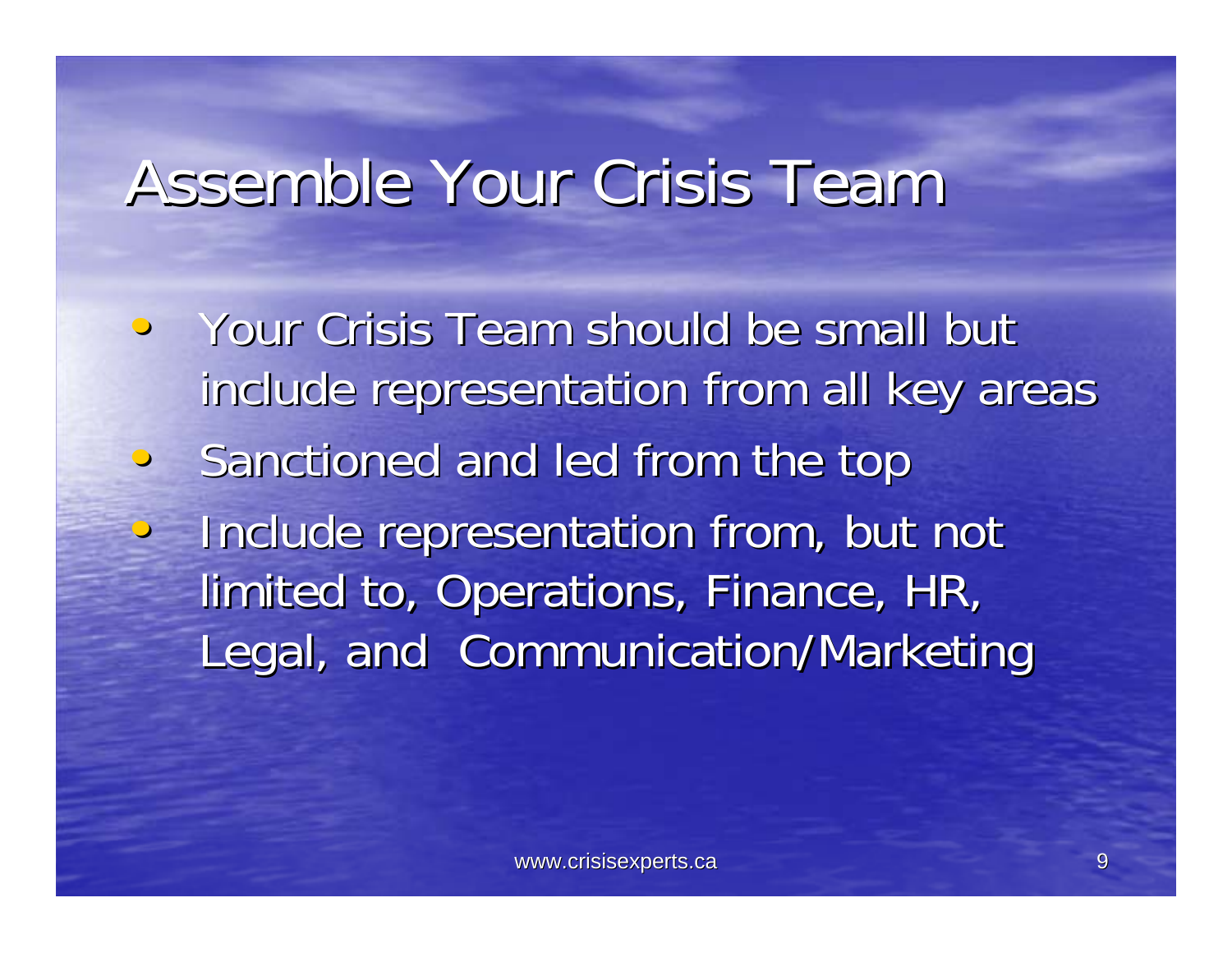#### Create a Framework for Response Create a Framework for Response

• What you're trying to get done in a crisis may seem obvious, but how you get it done is far from clear. Few decisions made in a crisis will be black and white. • The Crisis Team needs to consider, and identify, the principles and ideals that will quide its crisis response.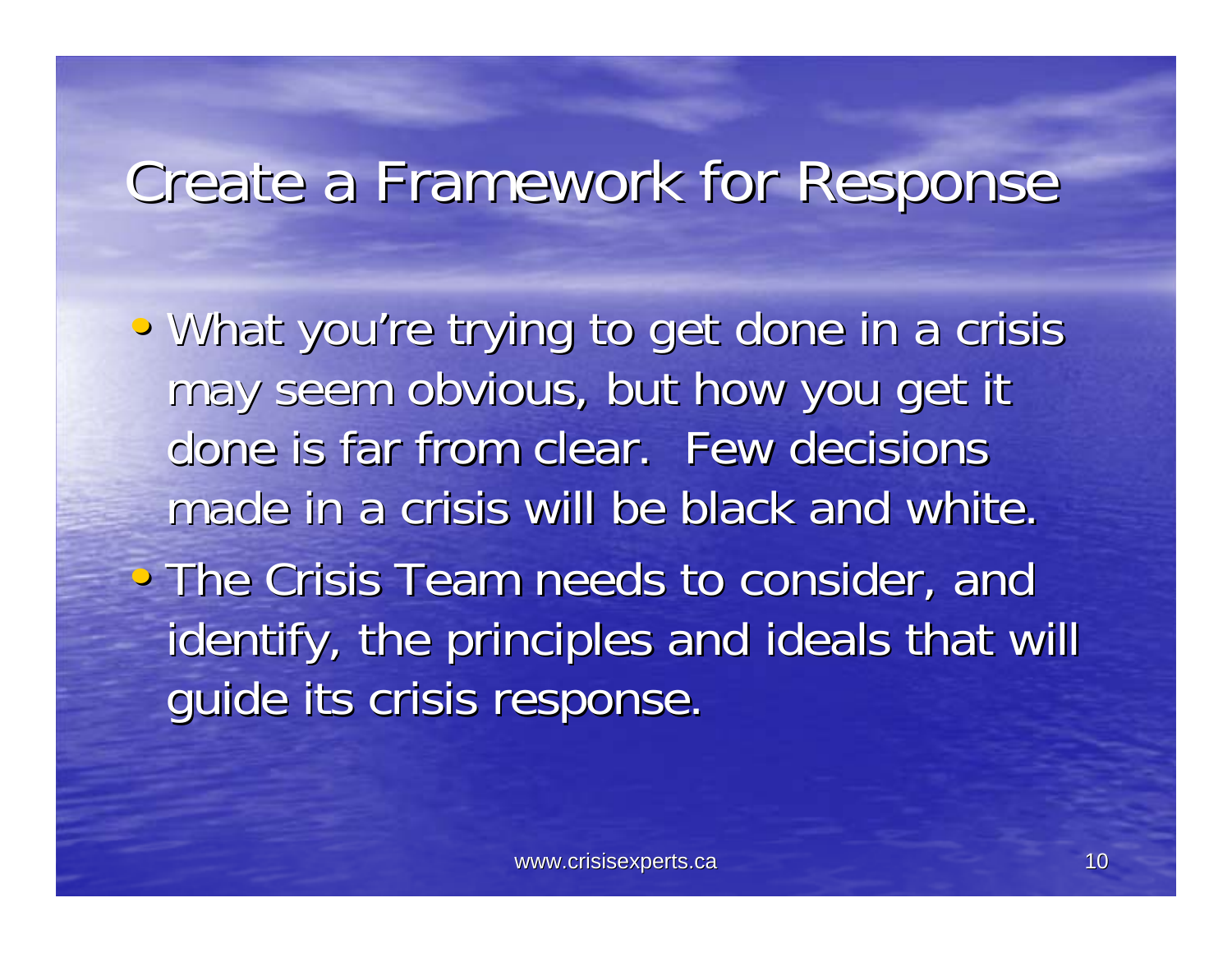#### Framework for Response Framework for Response

#### • Some examples:

 $>$ "Our crisis response actions will be open and transparent to our employees and customers."

 $\triangleright$  "The ongoing well-being of our employees is paramount. We will provide support to our staff during the incident and recovery." ¾"Our physical assets (buildings, equipment) "Our physical assets (buildings, equipment) must be preserved."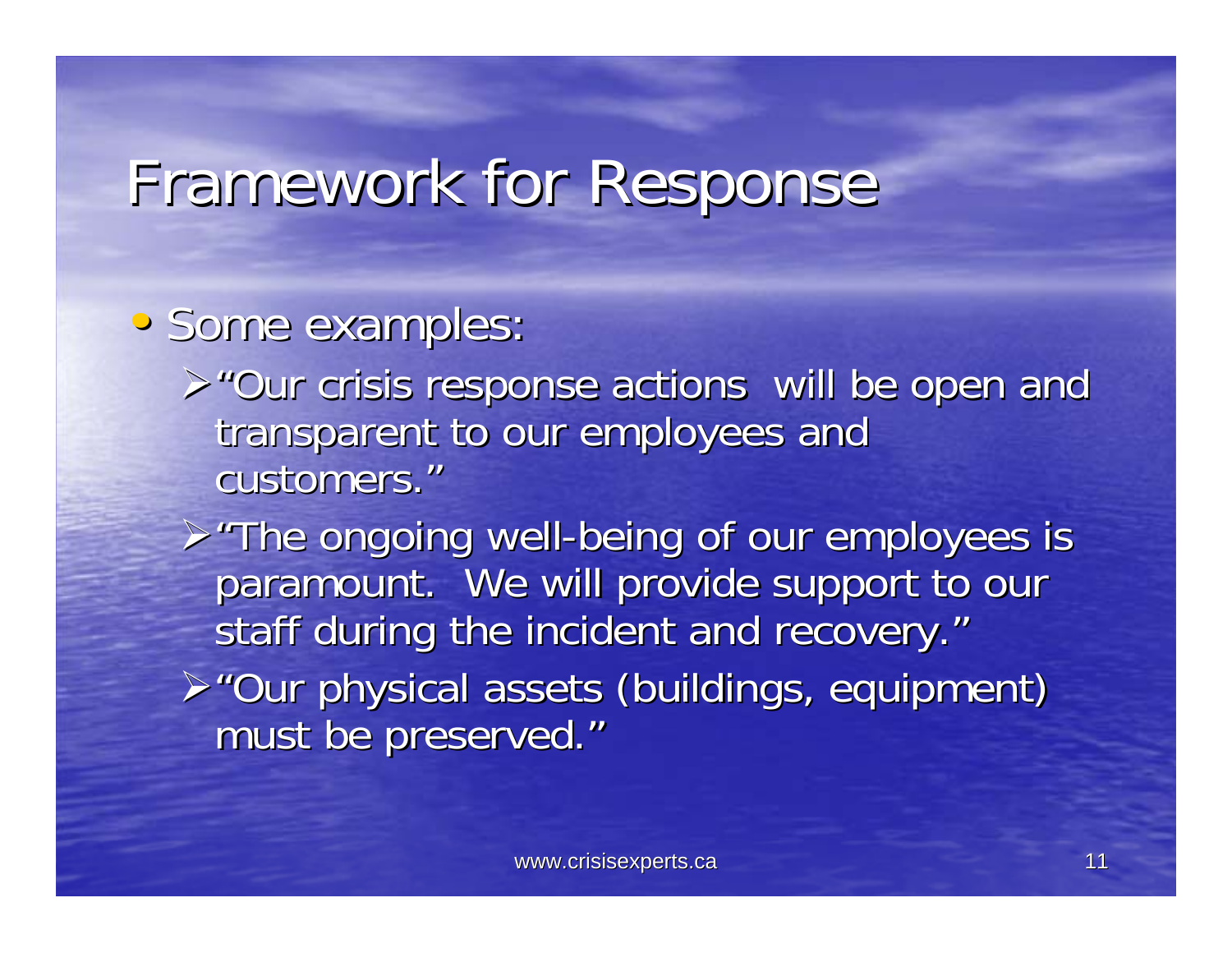## Identify the Risks

• What can happen? • Why can it happen? • How can it happen?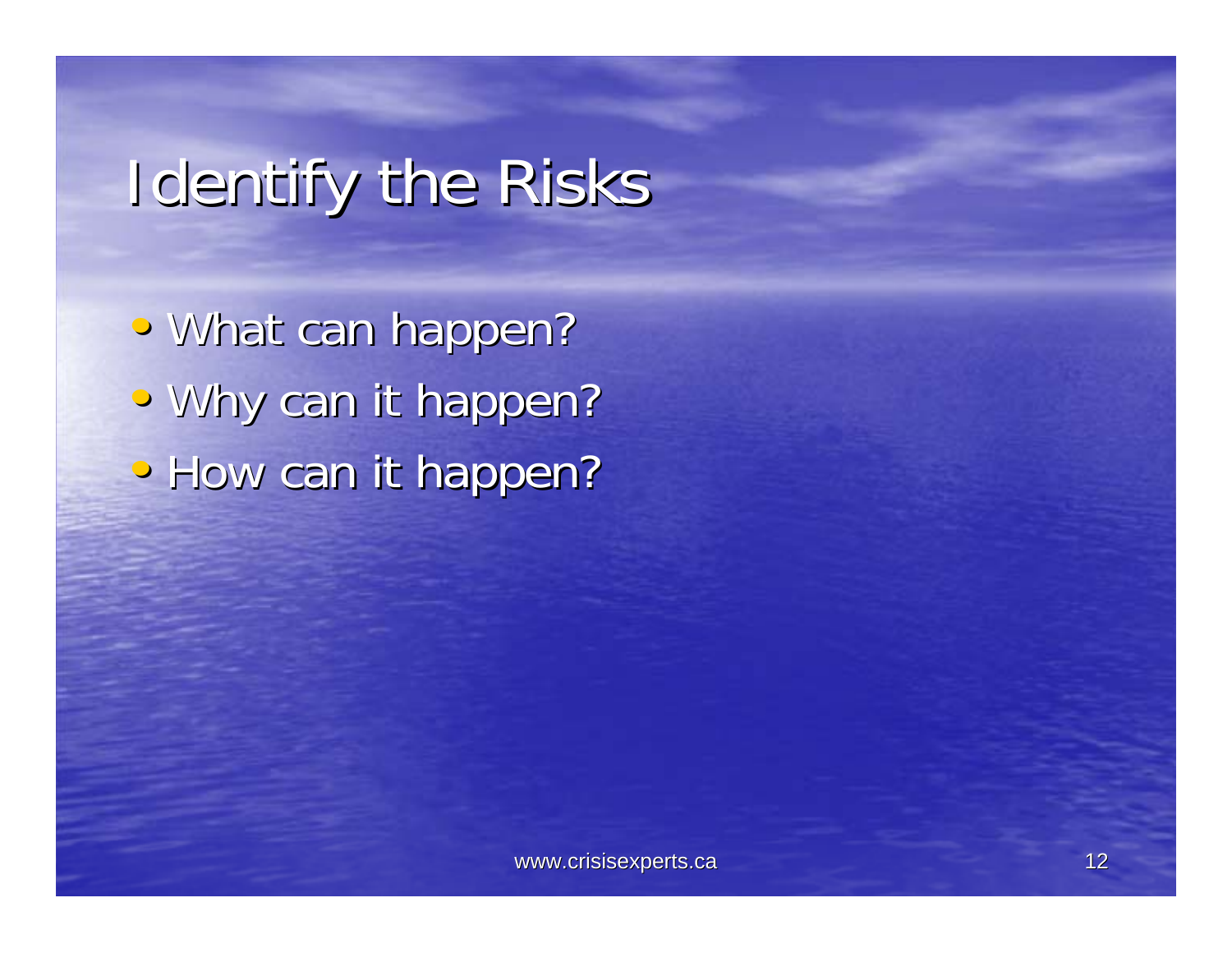## Analyze and Evaluate the Risks

• Determine the likelihood of the event • Determine the impact of the event • Estimate the level of risk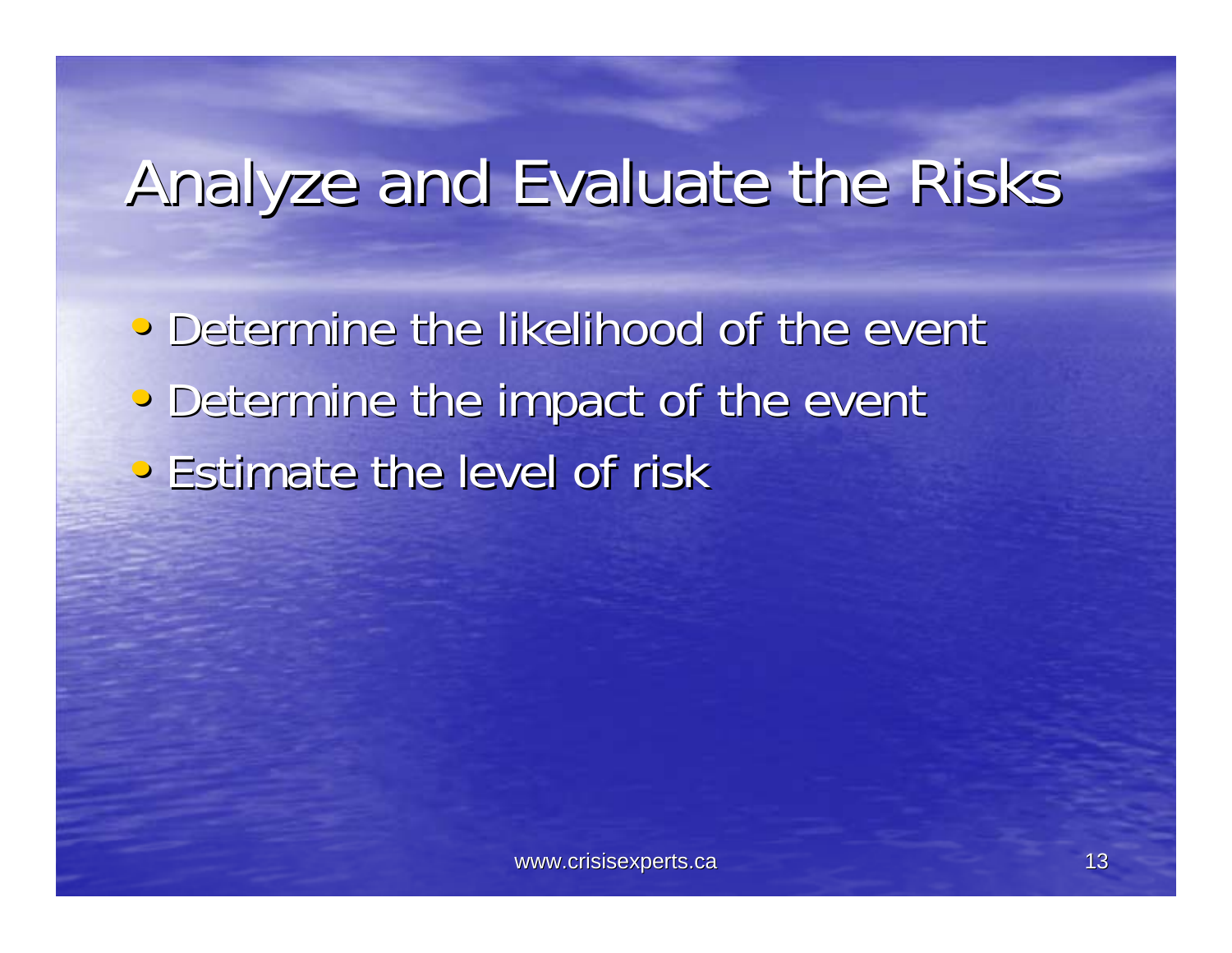## One Approach To Evaluating Risks

| Risk Event | Probability<br>High 5--Low 1 | Impact<br>High 5-Low 1 | <b>Total Score</b> |
|------------|------------------------------|------------------------|--------------------|
|            |                              |                        |                    |
|            |                              |                        |                    |
|            |                              |                        |                    |
|            |                              |                        |                    |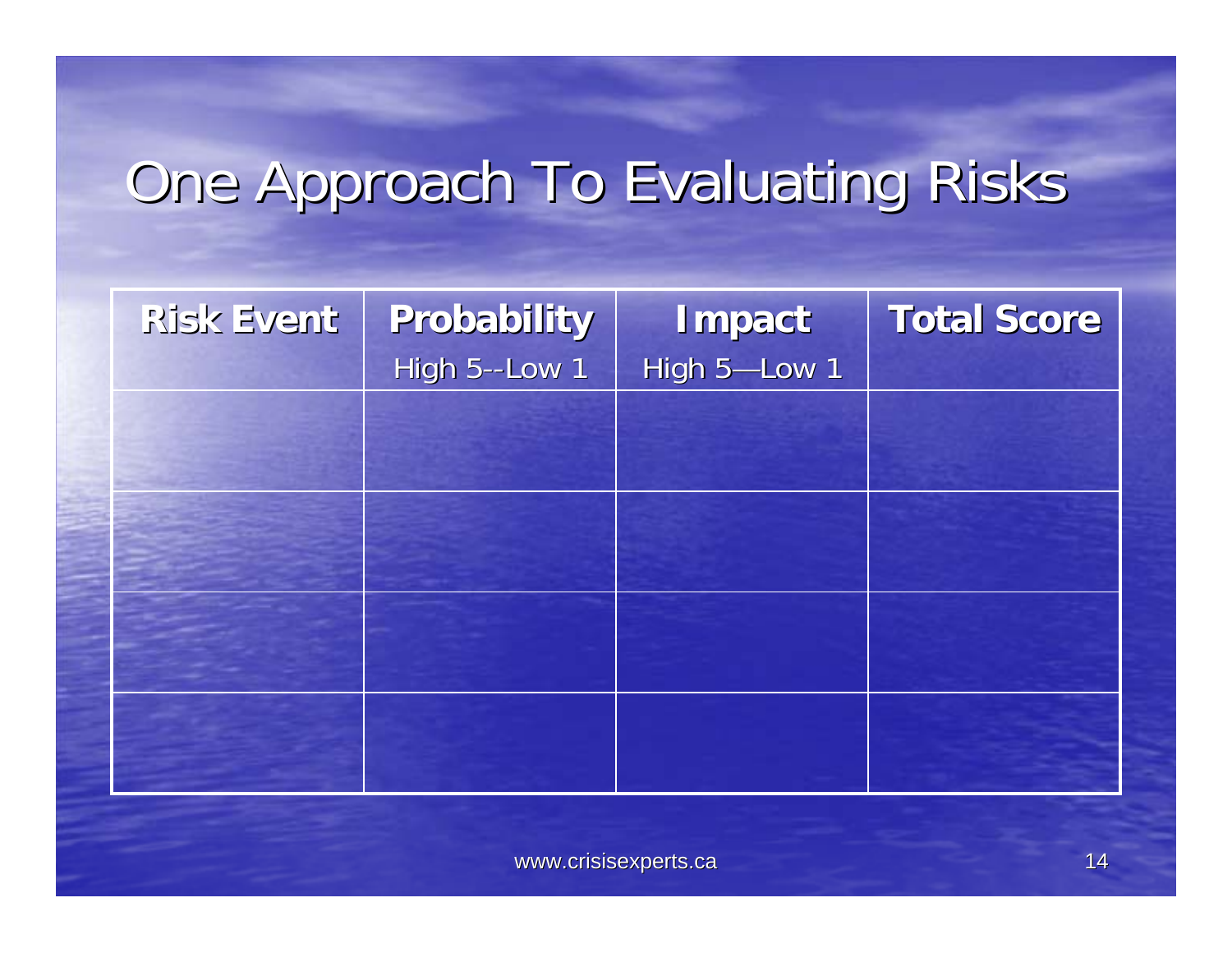#### Reduce Or Eliminate Obvious Risks

- Crisis Response Planning reveals situations that demand quick action
- Don't wait for completion of your plan to remedy them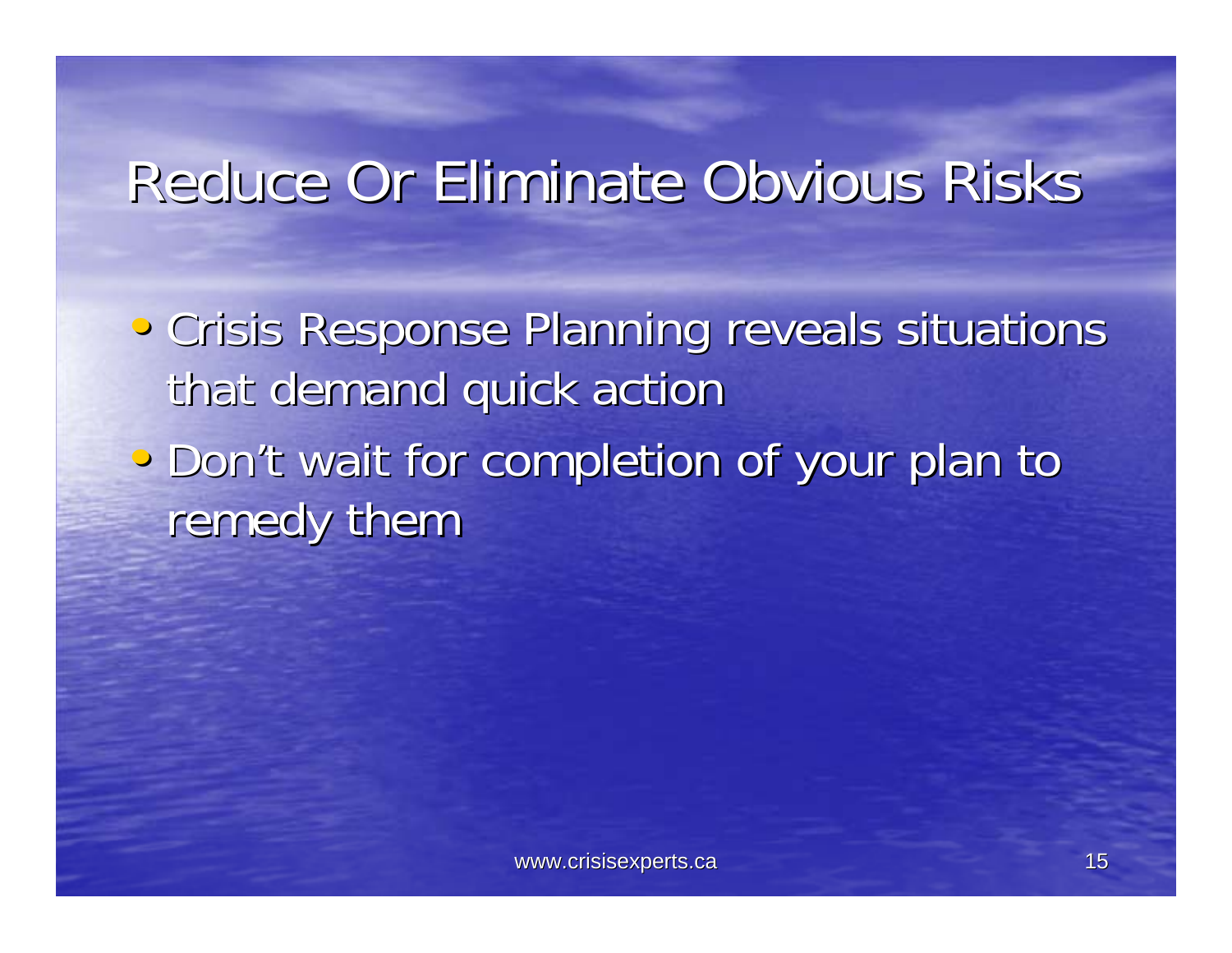#### Develop Your Crisis Response Plan Develop Your Crisis Response Plan

• A good Crisis Response Plan is: Easy to follow-it's understandable  $\triangleright$ Flexible—it can be used as a guide in any crisis

 $\ge$ Easy to keep up to date—plans that are hard to maintain don't get maintained

 $\triangleright$  Is accepted as the source of information that your organization will use in a crisis situation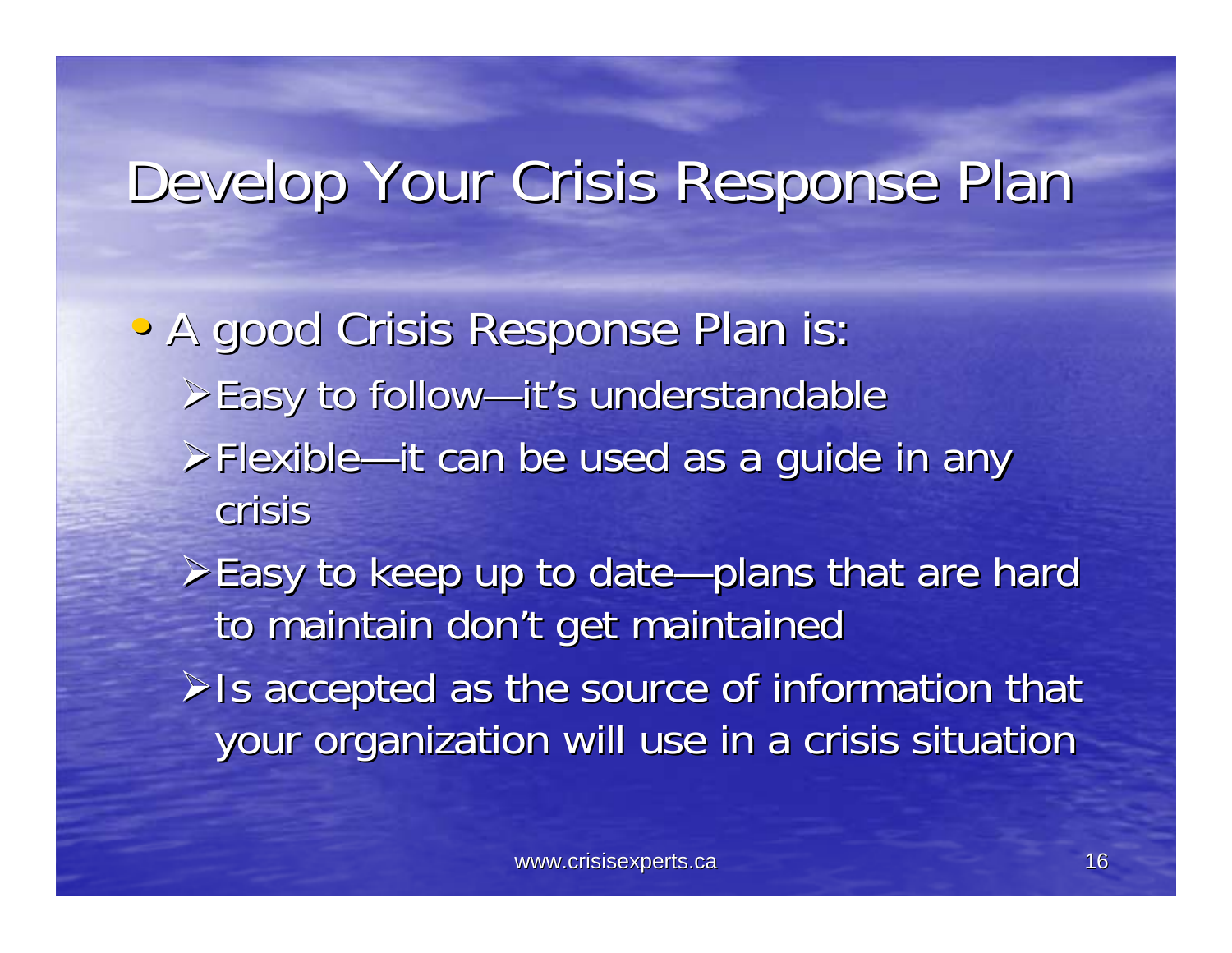## Crisis Response Plan Contents

• Plan Rationale including:  $\triangleright$  Definition of a crisis and/or emergency for your organization  $\triangleright$  Examples of possible events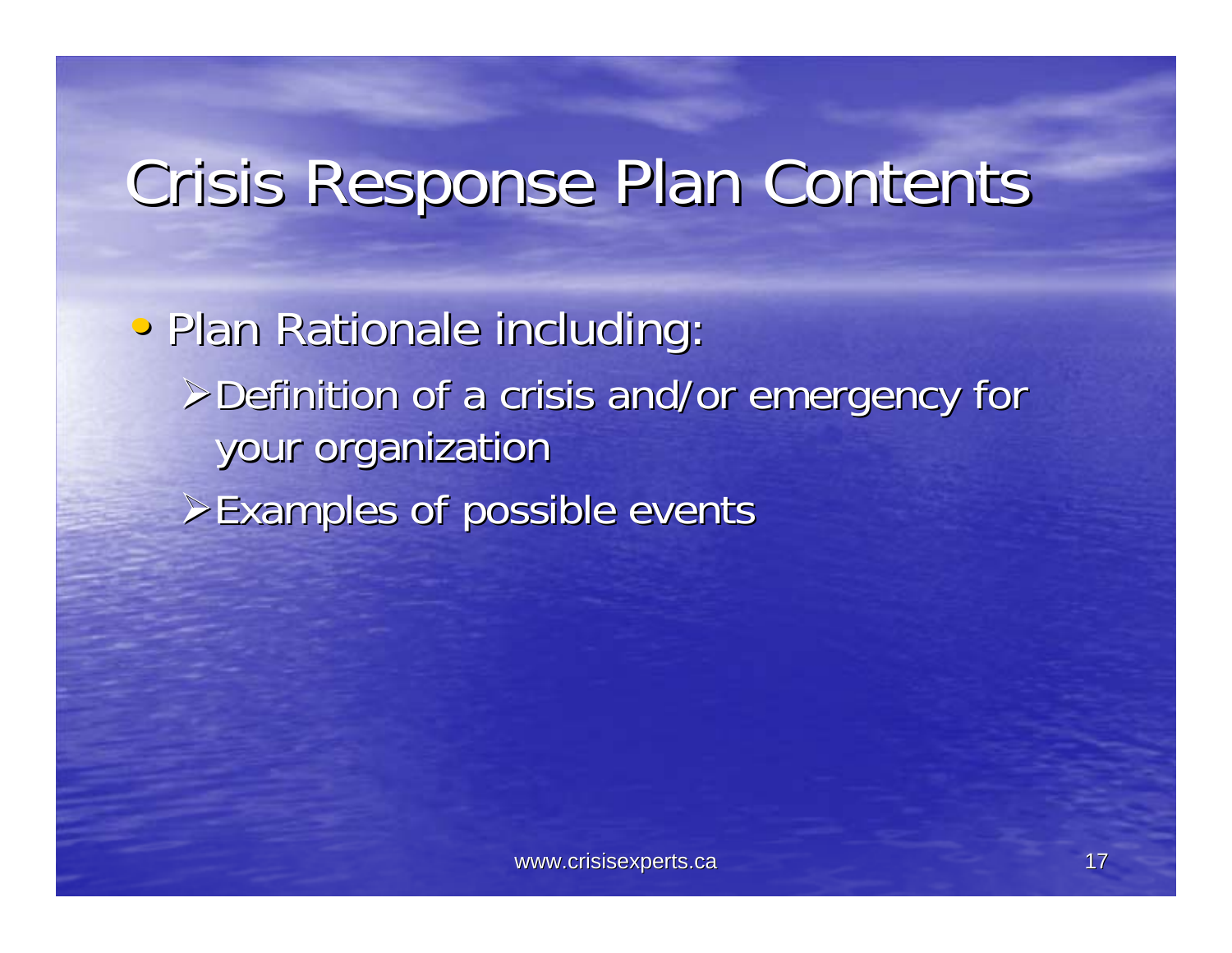#### Contents Of The Plan...

• Framework for Response  $\triangleright$ Include the statements developed earlier • Composition of the Crisis Team ¾Actual team membership should go into an Actual team membership should go into an appendix appendix  $\cdot$  Crisis roles and duties  $\triangleright$  Roles in a crisis often differ from regular roles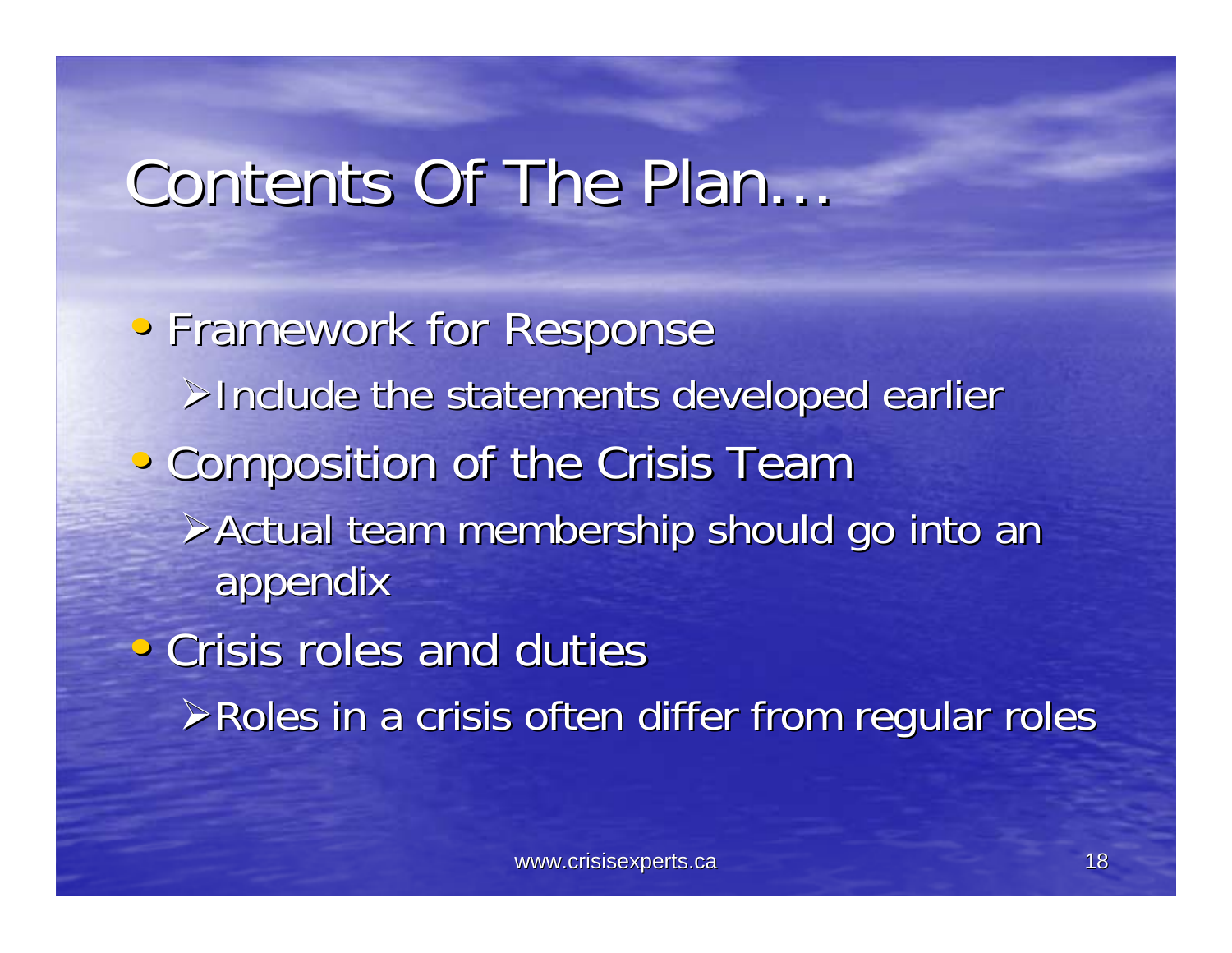## Lists, Plans, Contacts and More

- Emergency Operations Centre—location, set-up, access
- Media Centre
- Call Centre

• Strategic Planning area—in a long event you must consider what will happen in the next few hours, days, a week.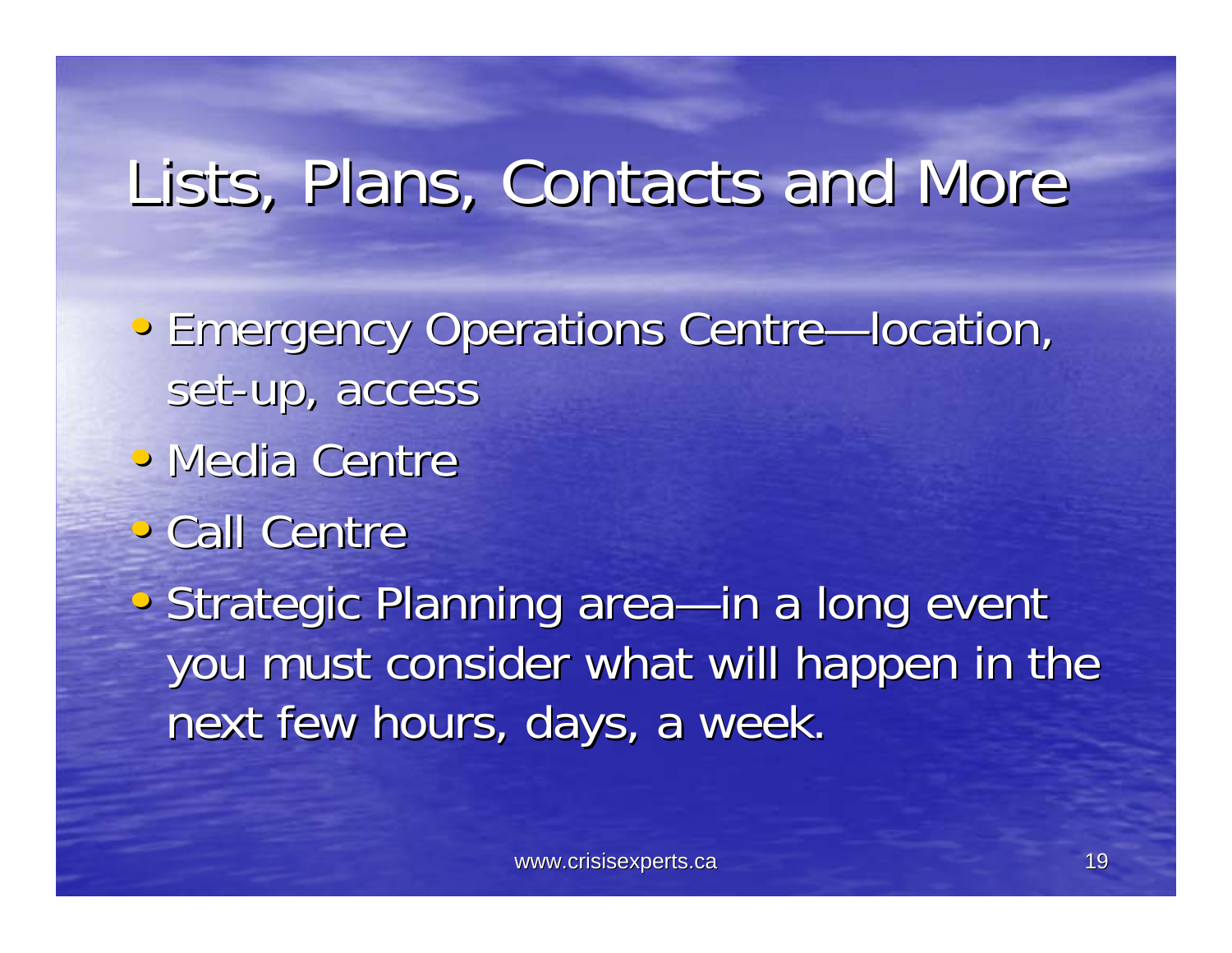## Other Considerations

· Data back-up and recovery • Facility plans • Alternate facilities  $\triangleright$  Determine alternates for both your emergency and regular business facilities • Recovery planning ¾Getting back to normal usually takes much Getting back to normal usually takes much longer than dealing with the actual incident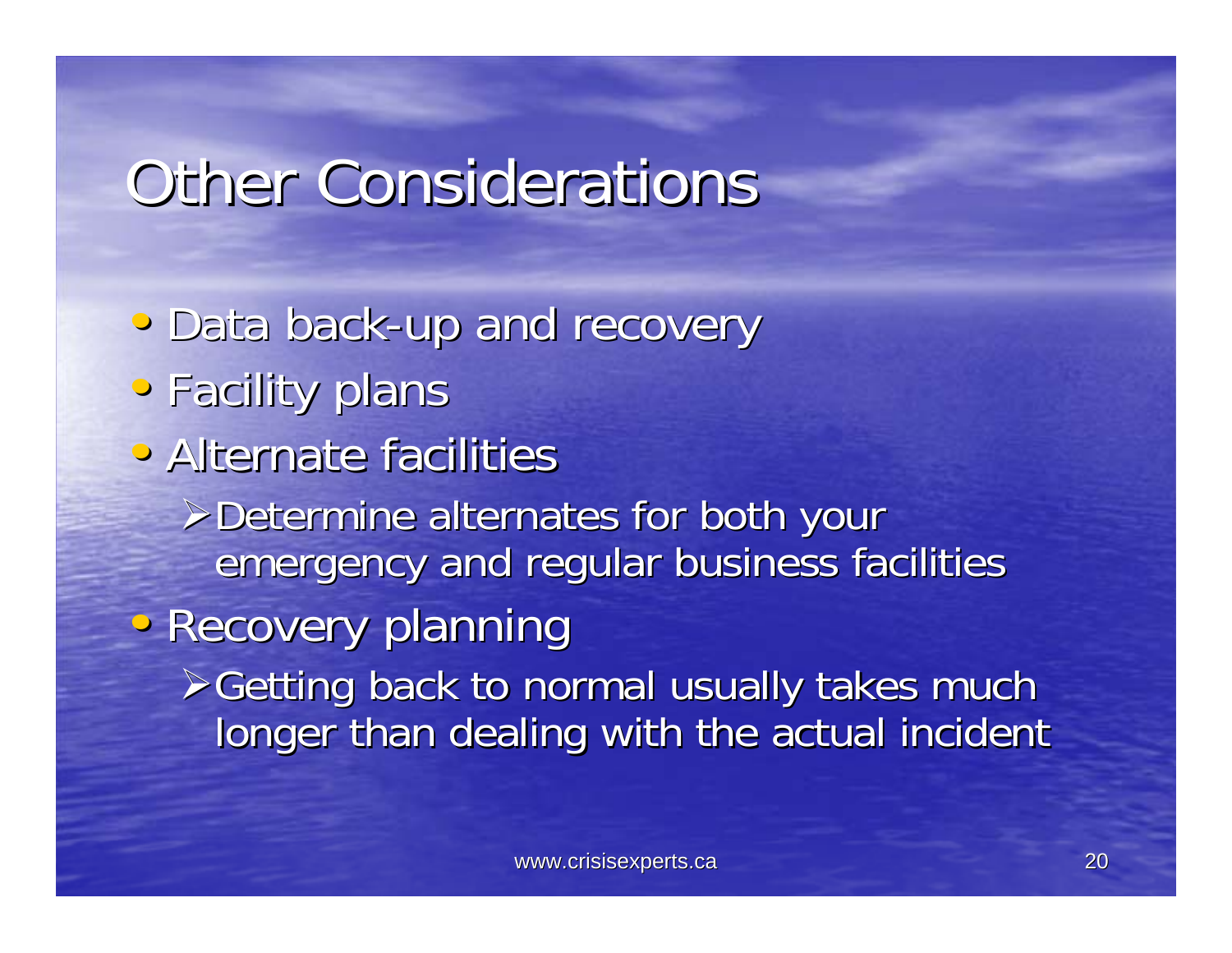#### Other Considerations...

- How will you communicate with your staff in a crisis?
- For your web site, consider developing a "dark site" that can be activated quickly in "dark site" that can be activated quickly in the event of a crisis.
- Pocket size, or electronic Contacts Lists of key staff and contacts.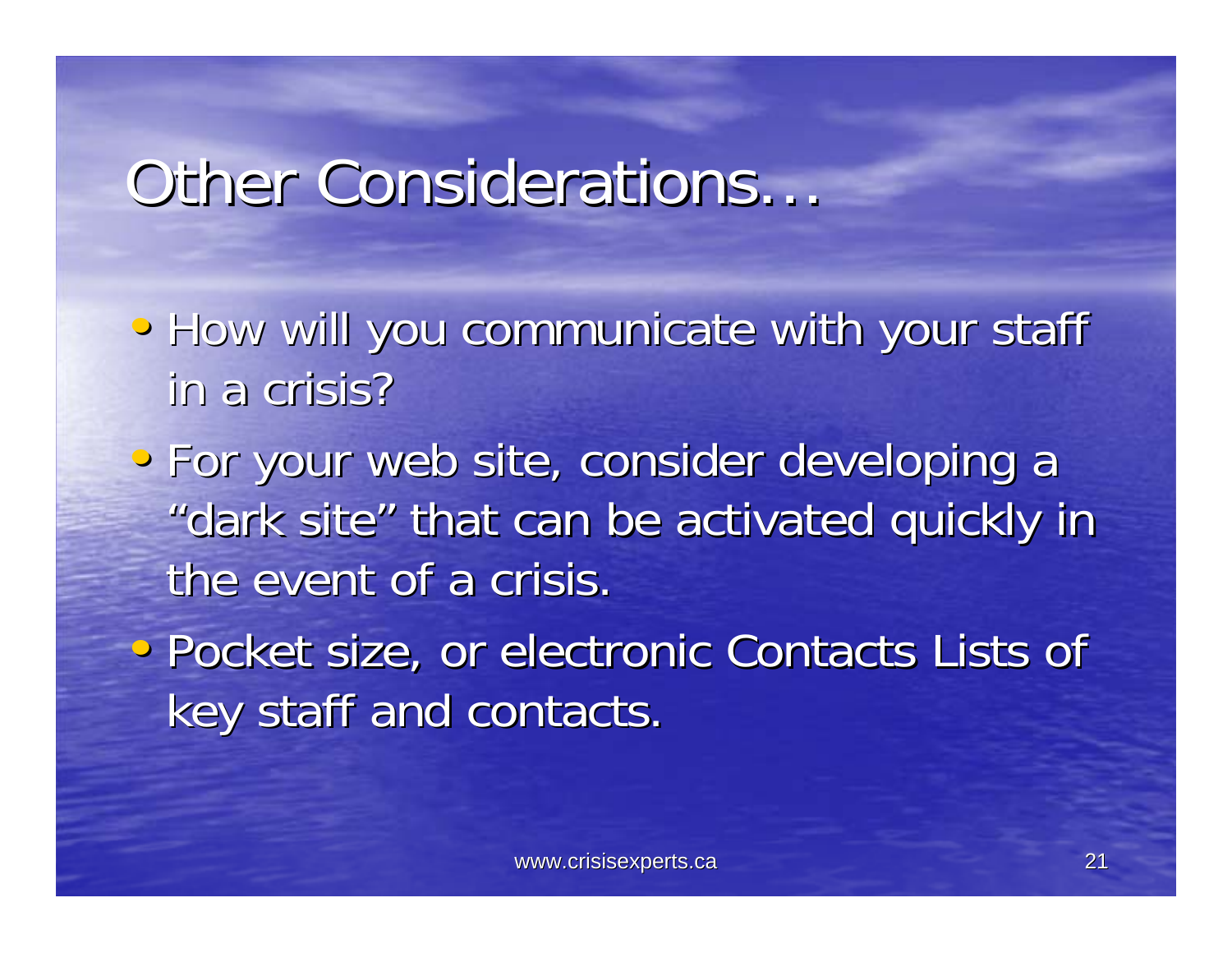## Where To Put Information

- If the information is fairly static, put it in the main body of the plan
	- $\triangleright$  Planning rationale, authority, composition of the team, duties
- If the information changes or can change frequently, put it into an appendix.  $\triangleright$  Names and contact information, resource lists • This approach makes it easier to update information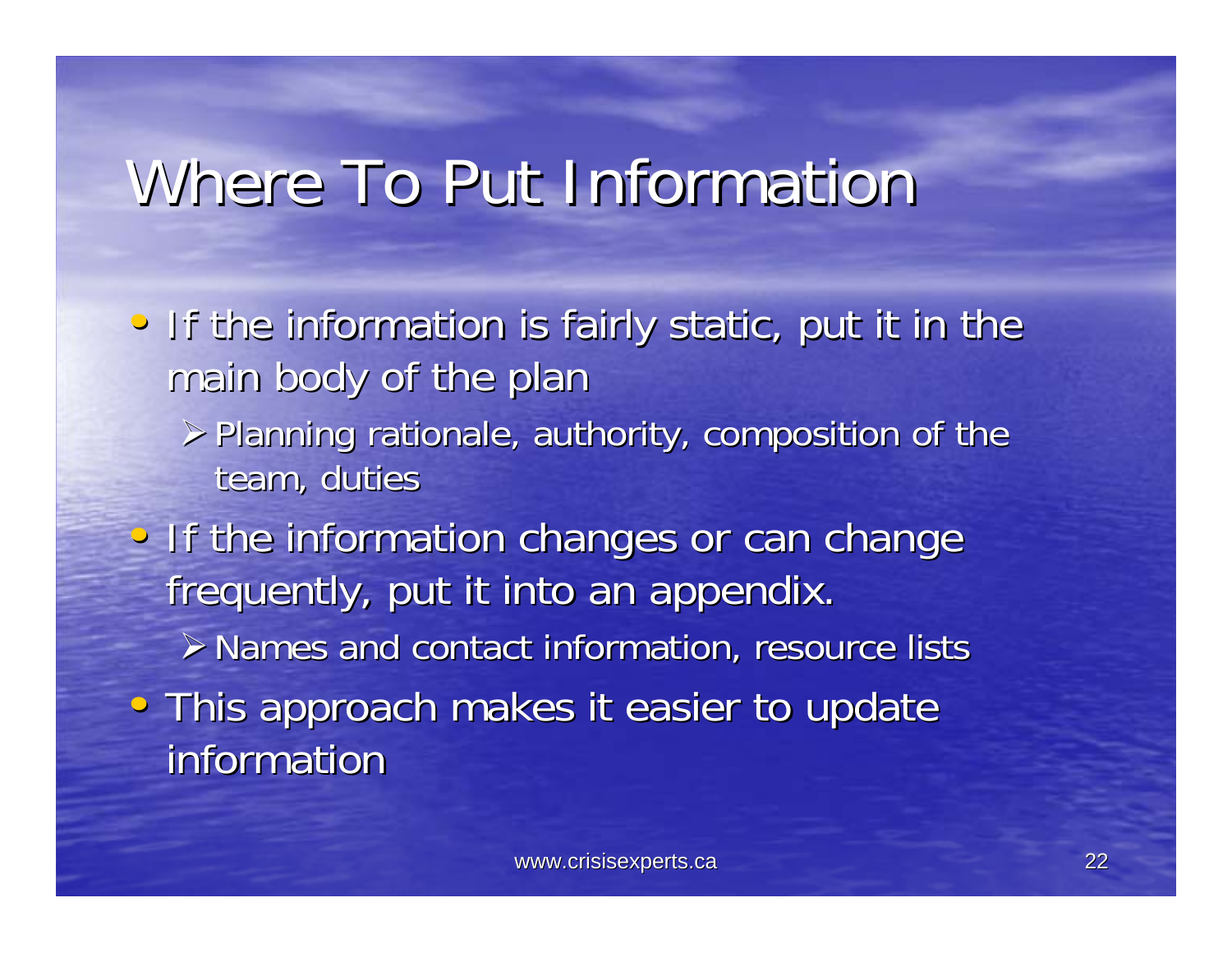#### Test, Revise, And Update Your Plan

• Crisis Response Plan Review  $\triangleright$  Carefully review the plan looking for inconsistencies, or items that may not be clear to others.

 $\triangleright$ This is also a good opportunity to introduce the Crisis Response Plan to other managers and supervisors.

 $\triangleright$  And remember that all staff should be aware that you have a Crisis Response Plan.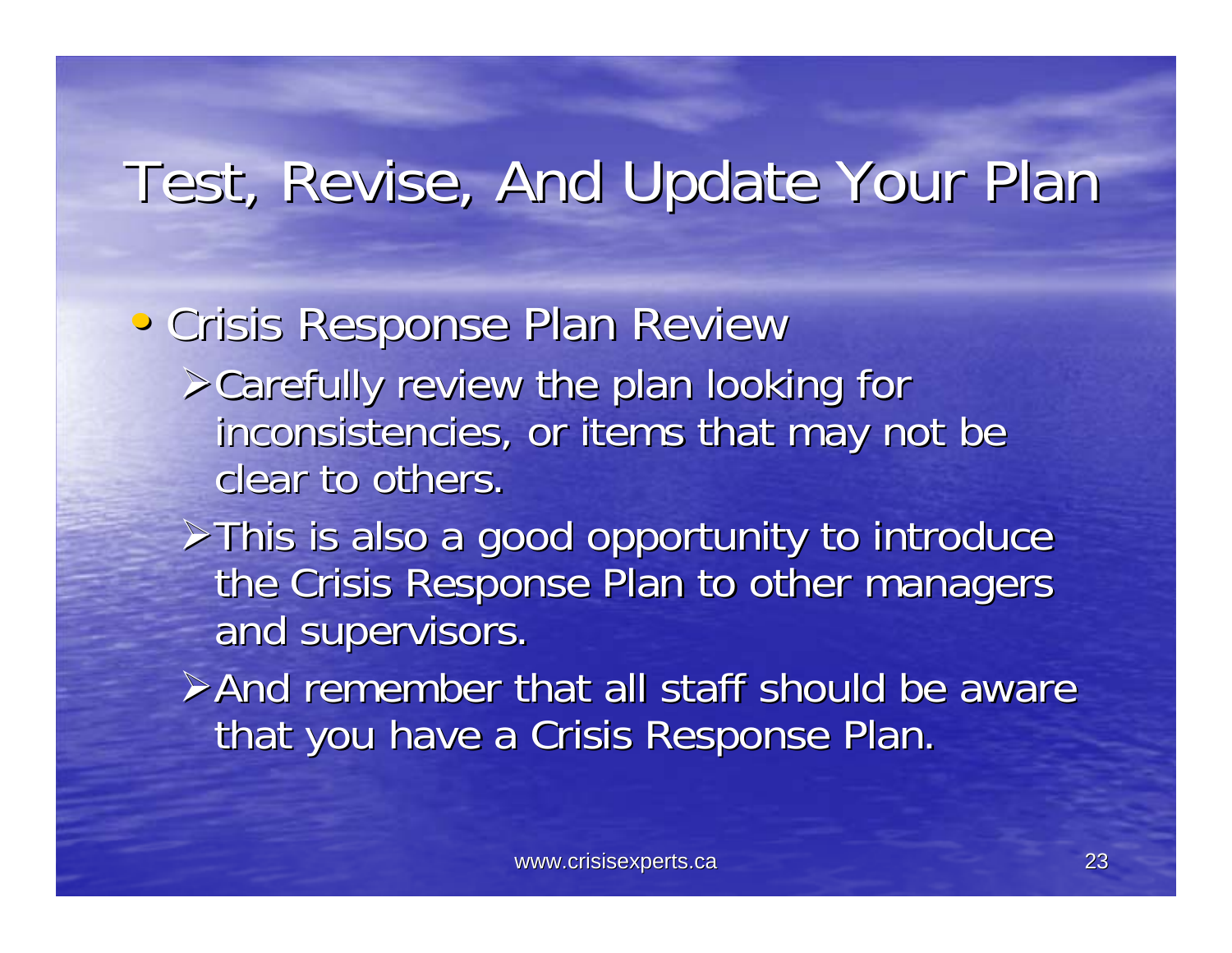#### • Tabletop exercises

 $\triangleright$ A facilitated exercise in which participants discuss a scenario that has been developed beforehand. They see it for the first time at the exercise.

 $\triangleright$ The facilitator introduces new aspects of the scenario as the Crisis Team reacts to the inputs.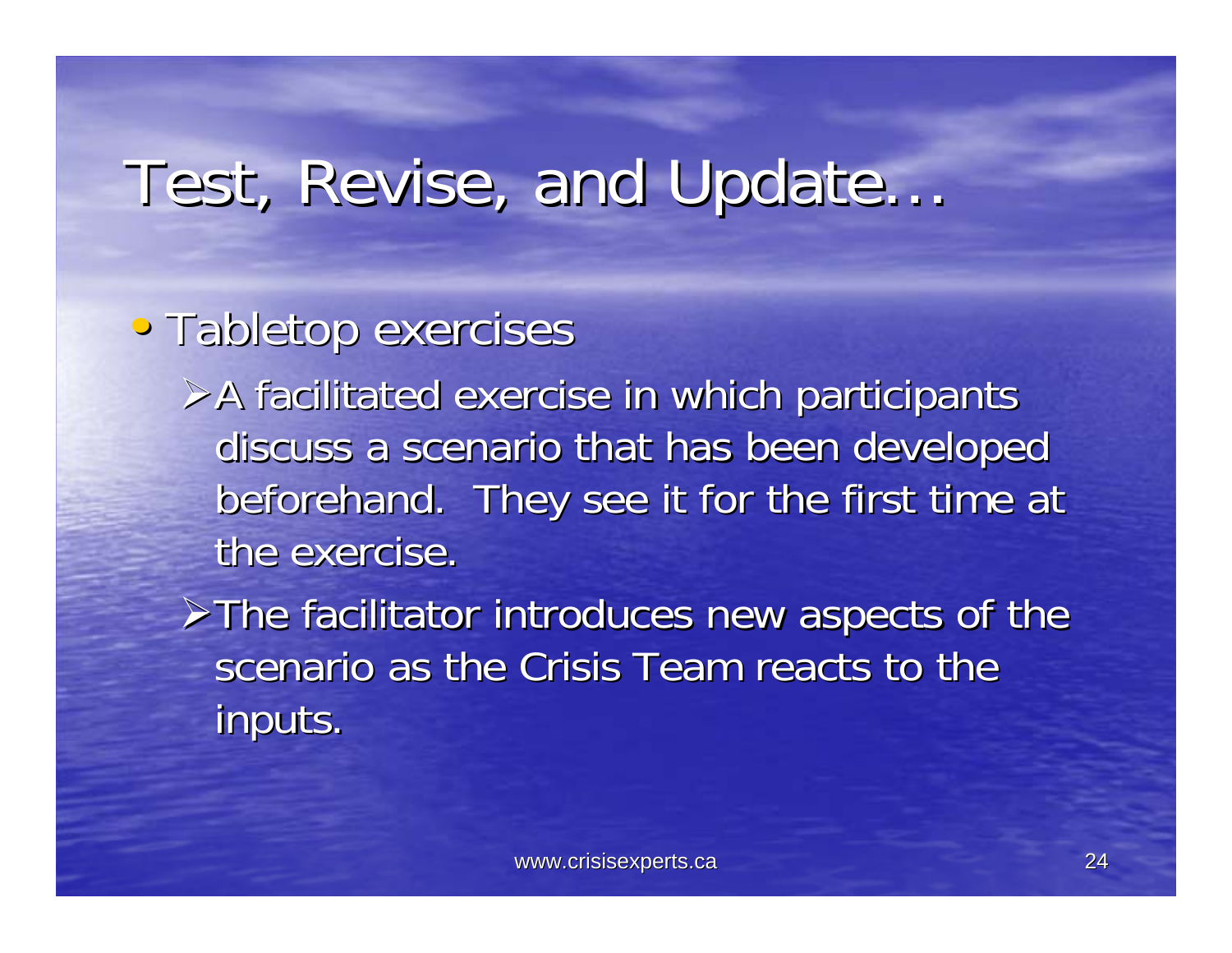#### • Tabletop exercises...

 $\triangleright$ The tabletop simulation could run for as long as half a day, but two hours is more common.  $\triangleright$  At the end of the tabletop exercise the Crisis Team debriefs with the help of the facilitator.  $\triangleright$  Revise and update the plan, as required, after the exercise.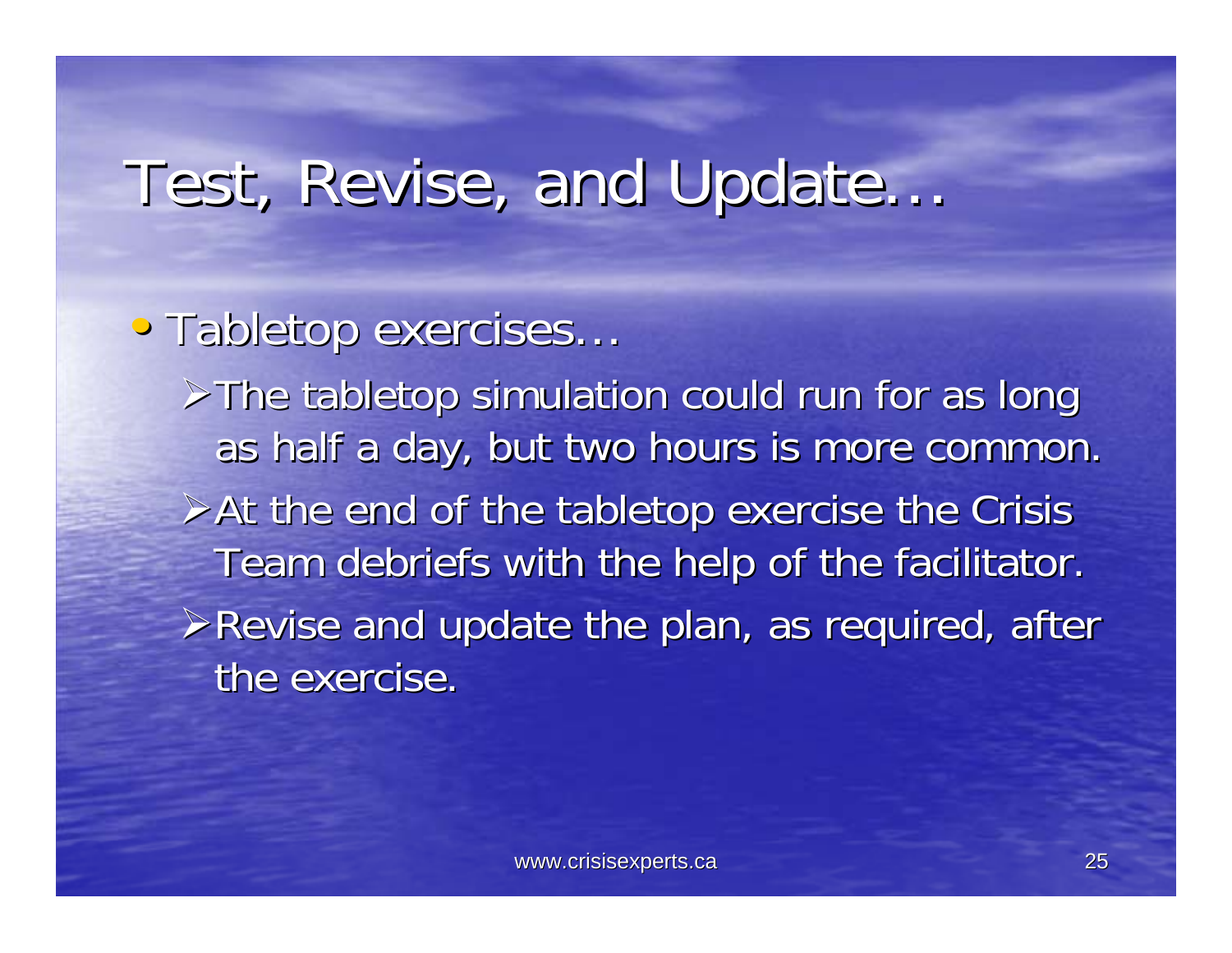#### • Crisis Simulation

 $\triangleright$ A more elaborate simulation where the Crisis Team gathers in the area designated for emergency operations.

 $\triangleright$ Crisis Team members react to an unfolding scenario in which developing information is fed to participants, individually and collectively.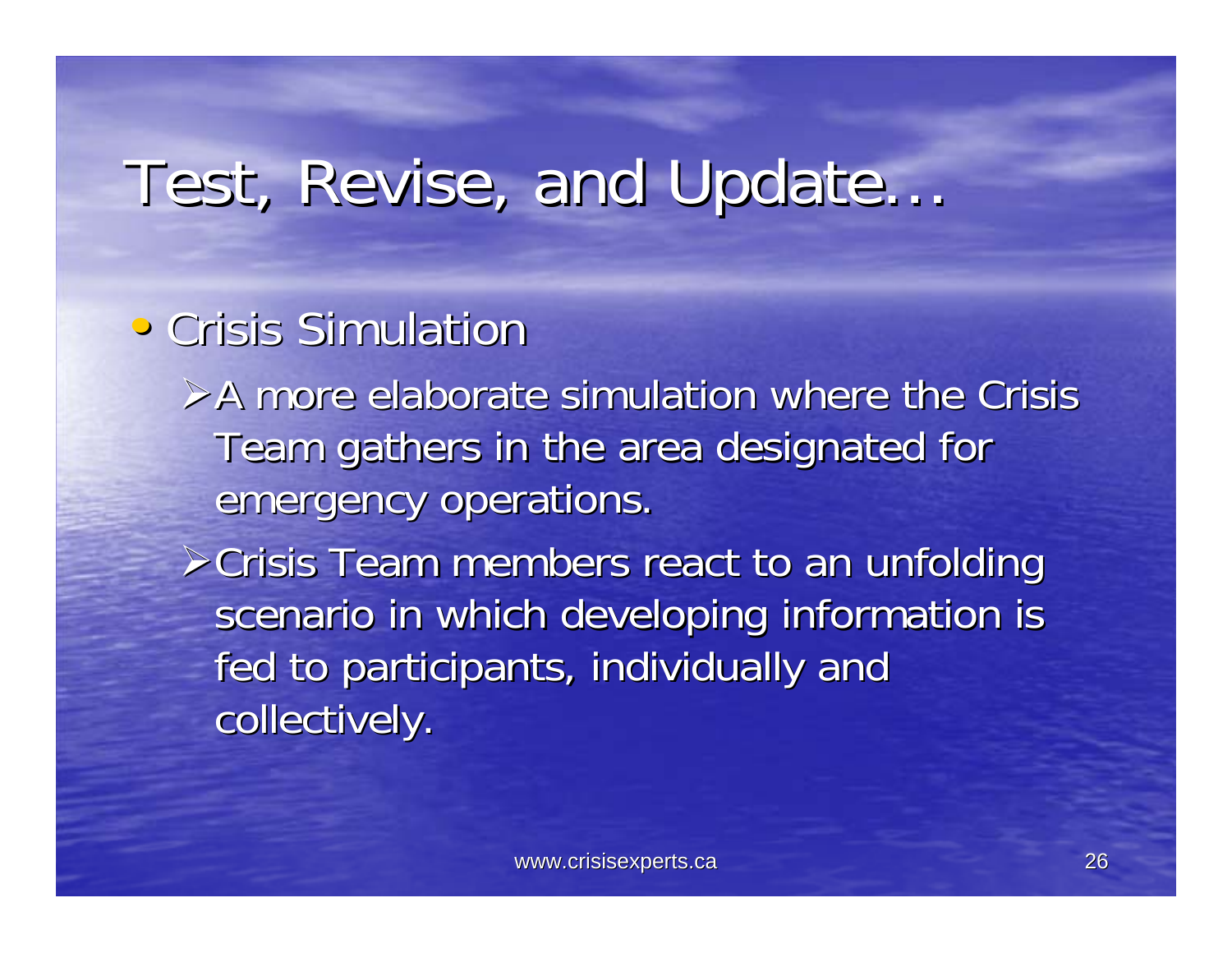## Test, Revise, and Update… Test, Revise, and Update…

#### • Crisis Simulation…

 $\triangleright$ The exercise often includes skilled observers who monitor and assess the actions of Crisis Team members.

 $\geq$  A Crisis Simulation typically takes 4-5 hours to conduct and another 1-2 hours to debrief.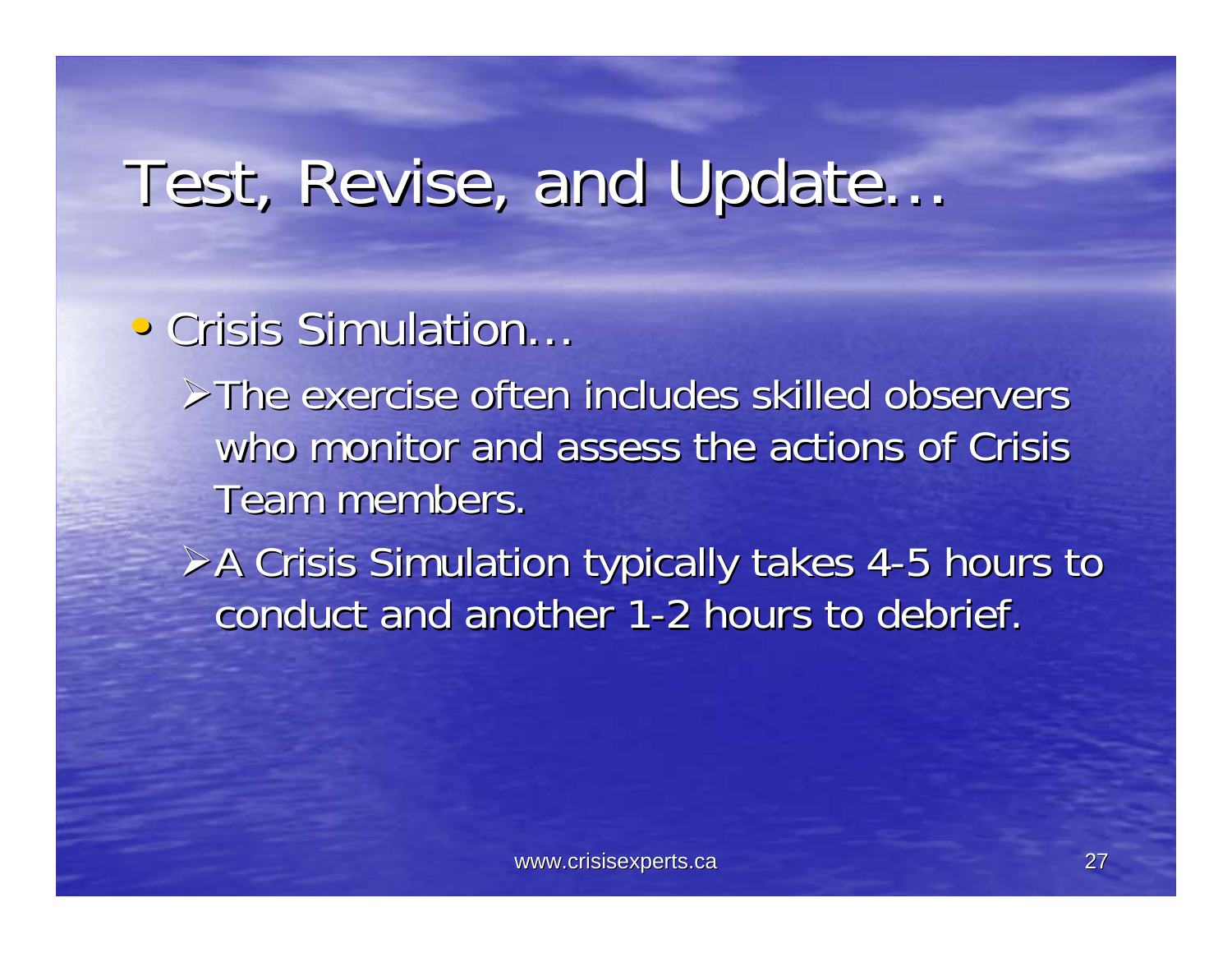• Crisis Simulation…

 $\triangleright$  Much more complicated than a tabletop, but no equipment or actual response is involved.  $\triangleright$  Revise and update the plan, as required, after the exercise.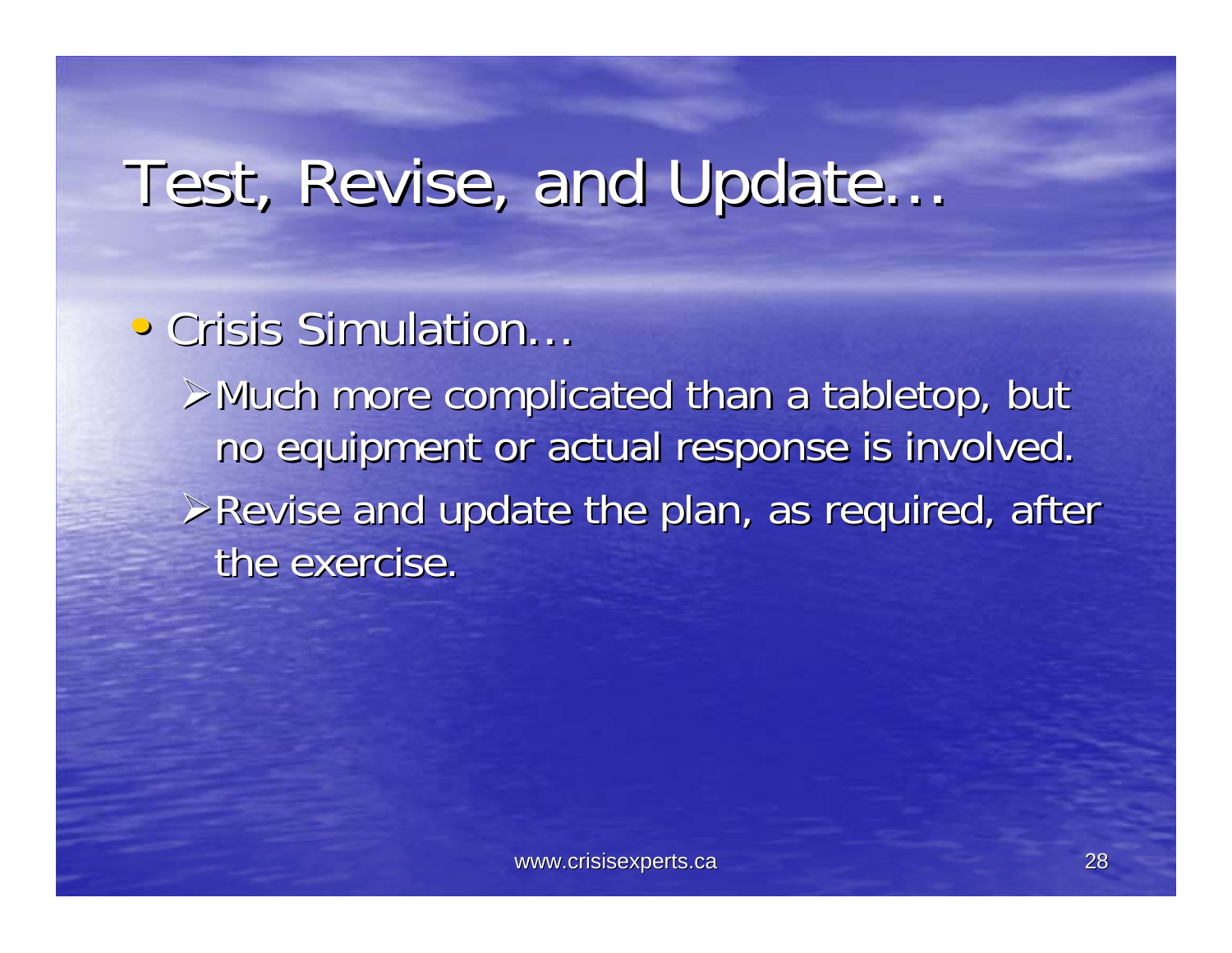• Full Crisis Response Exercise  $\triangleright$  A full simulation in which there is an actual response to a simulated incident.  $\triangleright$ Realistic scenarios with simulated casualties.  $\geq$  Common for airlines and airports, and oil, chemical and related industries.  $\geq$ Occasionally municipalities do full simulations too.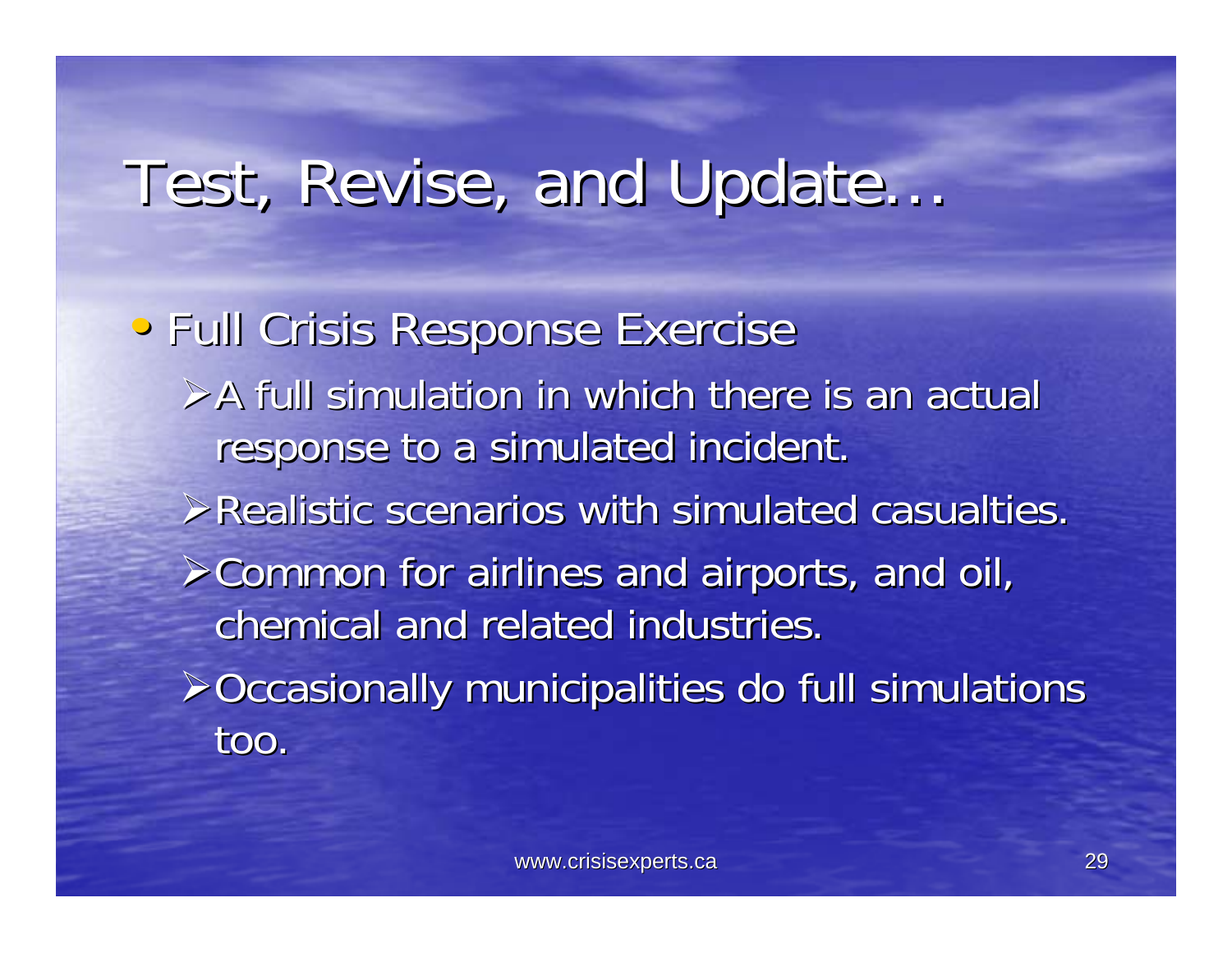• Full Crisis Response Exercise ¾Definitely includes Exercise Evaluators Definitely includes Exercise Evaluators  $\triangleright$  Much greater degree of complexity than either Tabletop or Crisis Simulation.  $\triangleright$  Make take a day or more to conduct.  $\triangleright$  Debrief is extensive too, usually occurring some time after the exercise.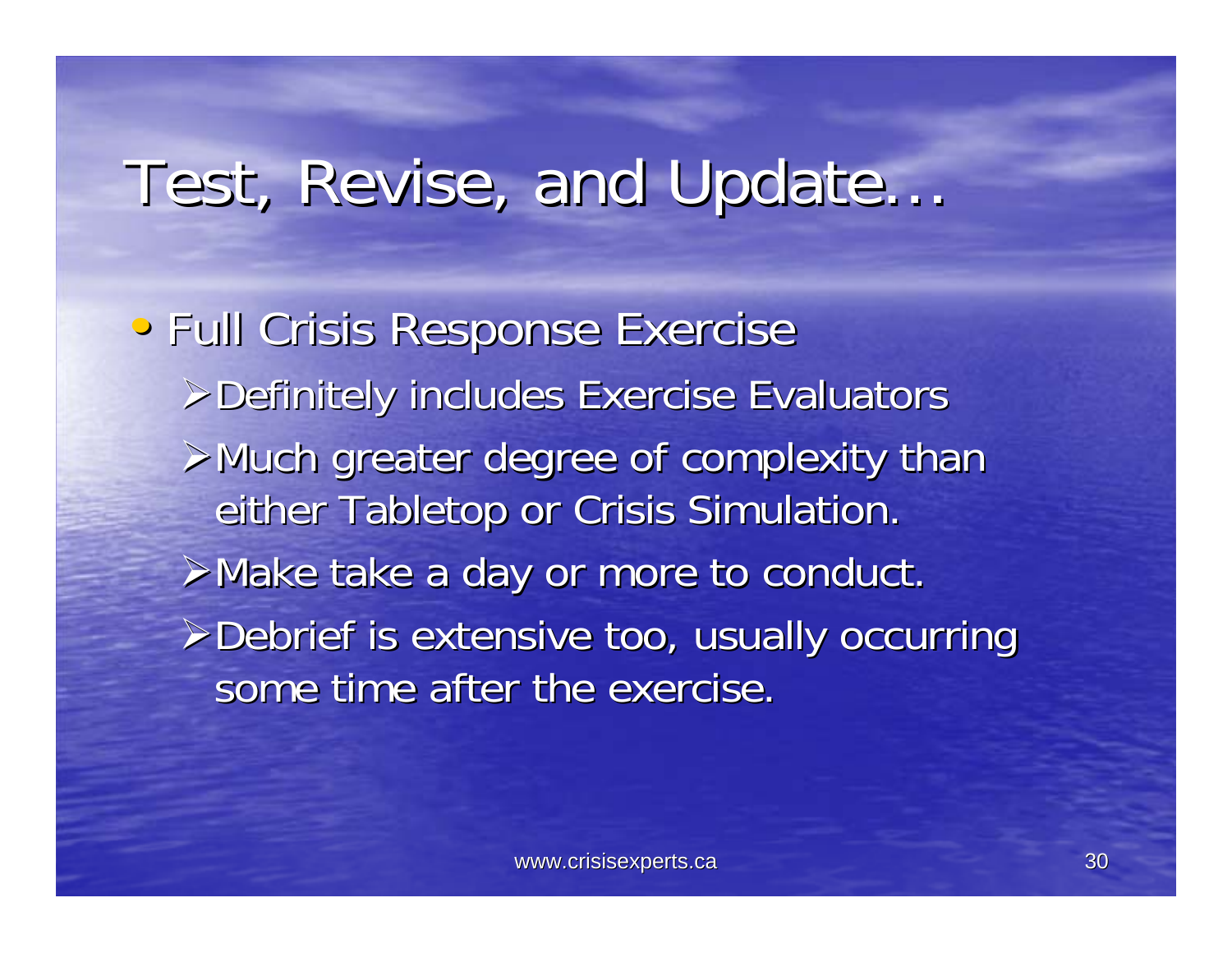• Full Crisis Response Exercise  $\triangleright$  More costly than other types of exercises.  $\triangleright$ Notwithstanding the time, cost, and effort the Full Crisis Response Simulation is often considered to be the "ideal" type of exercise to test a plan.  $\triangleright$  Revise the plan, as required, after the exercise.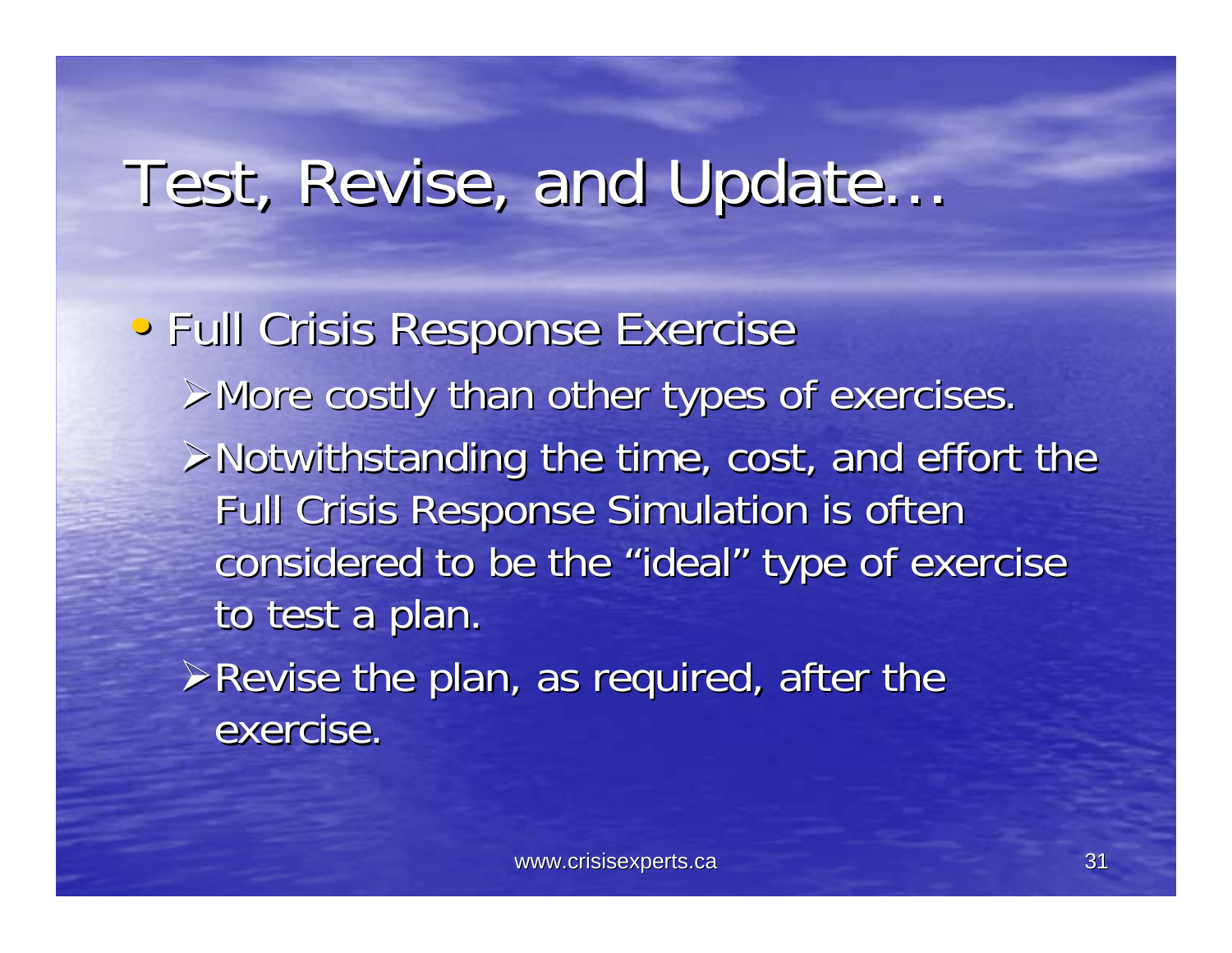• In order of cost, complexity, and difficulty to stage: 1. Crisis Plan Review 2. Tabletop exercise 3. Crisis Simulation 4. Full Crisis Response Exercise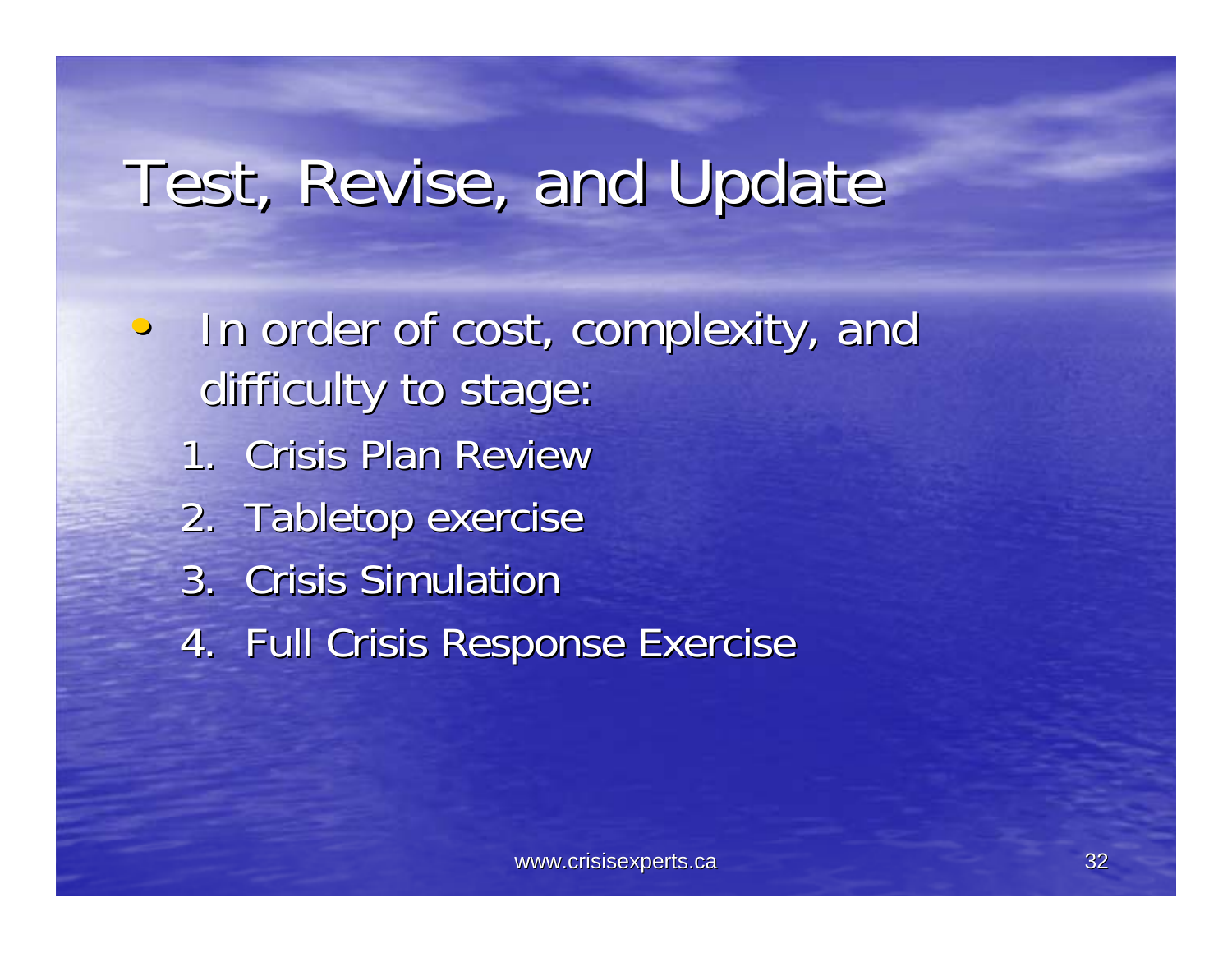#### Protecting Your Business Records Protecting Your Business Records

- Set up an Emergency HR file
- Maintain lists of business contacts
- Ensure that you have back-ups of all financial AND Human Resources records
- Keep back-up copies off site, but accessible to senior management
- Back-up, back-up, back-up, back-up,...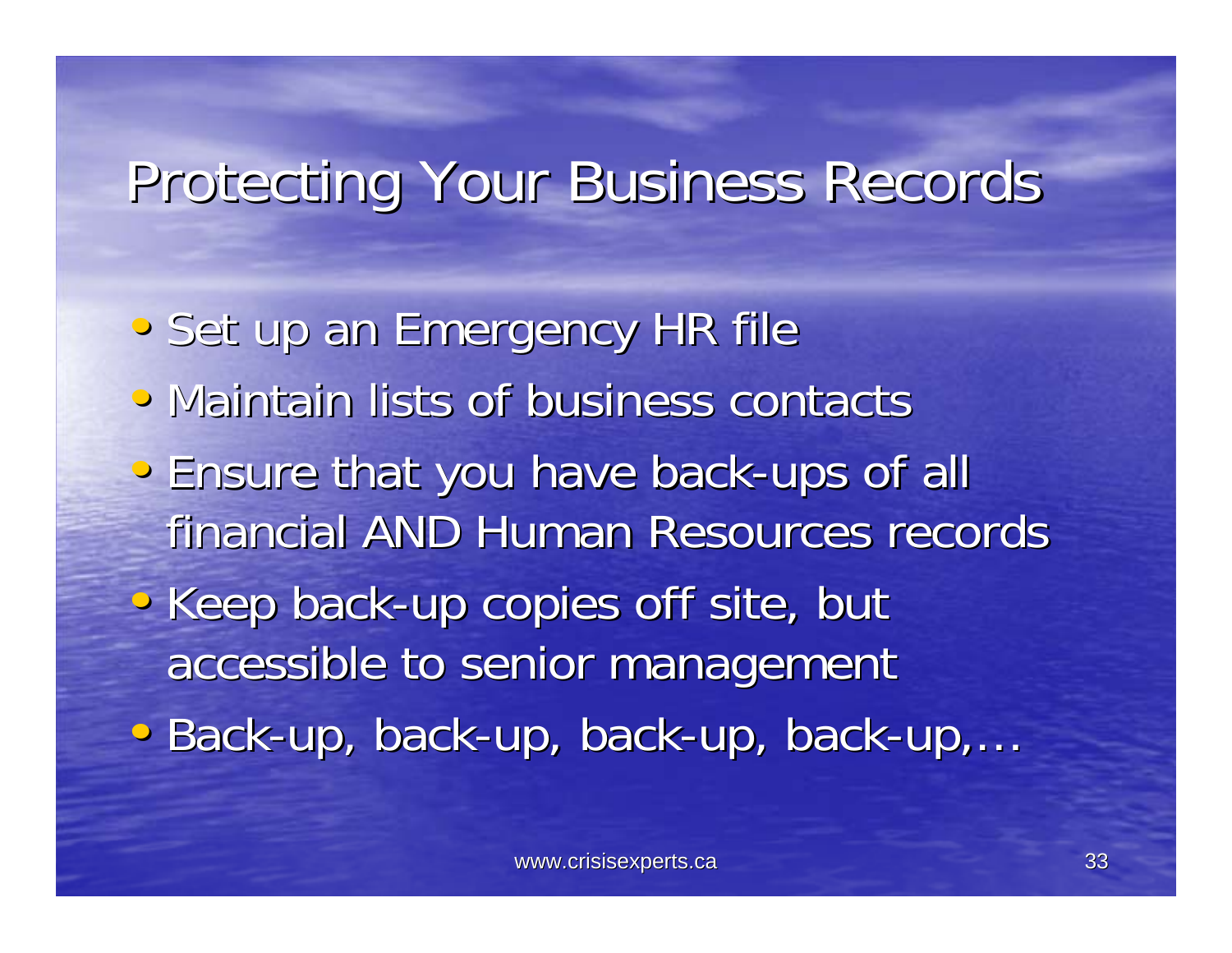## The "Truth" About Crisis Plans

• There are numerous models for crisis planning. No single planning model is right for every situation.

• Every plan is different, but each provides a valuable guide for action in a crisis.

• A plan that isn't tested isn't really a plan; it's a best guess.